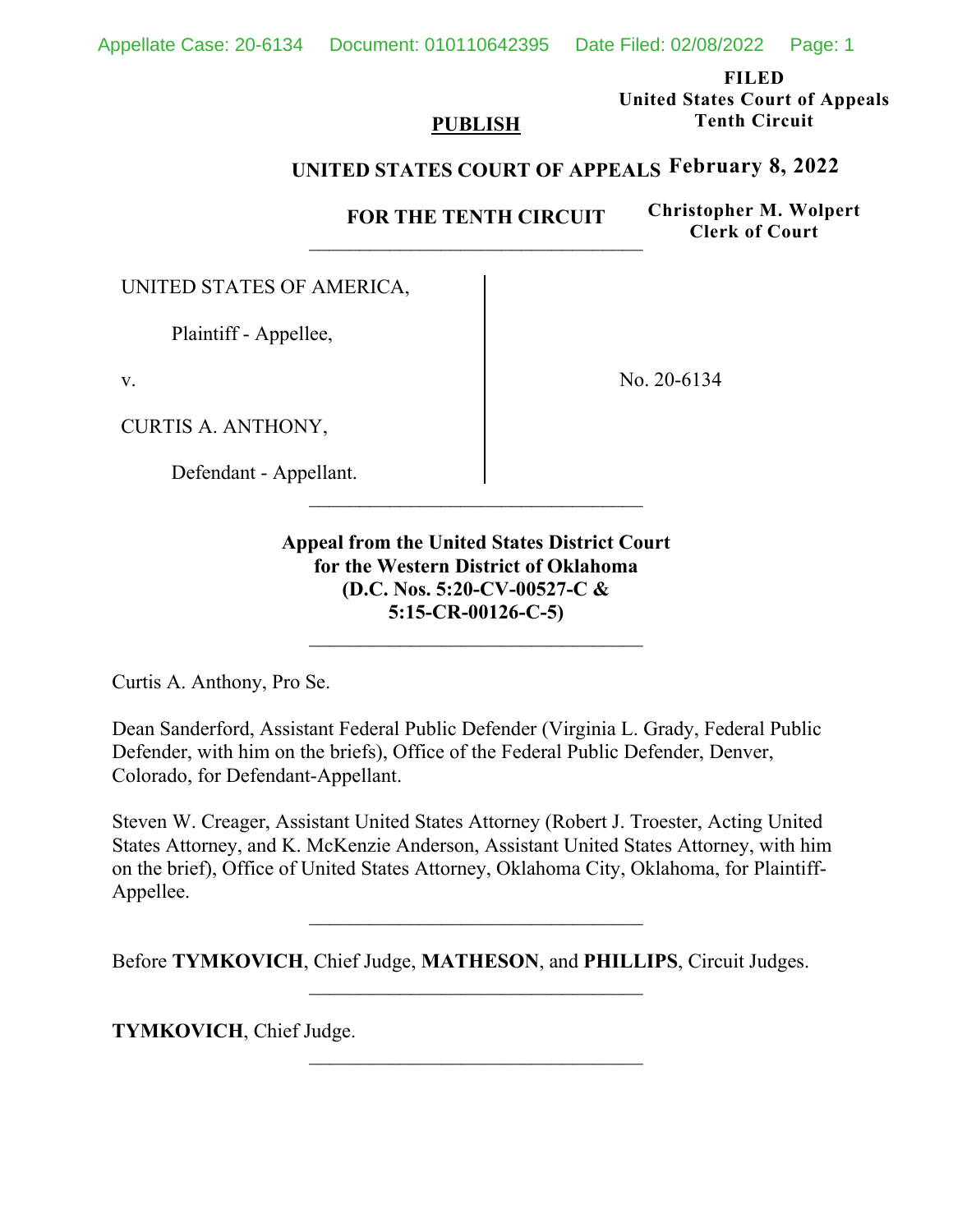A federal prisoner has one year to file a motion under 28 U.S.C. § 2255 challenging his sentence. In most cases—and in this case—the one-year limitations period begins to run when the "judgment of conviction" becomes final.

This appeal addresses an open question: when does the judgment of conviction become final in a deferred restitution case? In Curtis Anthony's case, the district court sentenced him to a custodial sentence shortly after trial but did not determine the restitution amount until several months later. When Anthony later filed a § 2255 motion challenging his conviction, the district court dismissed the motion as untimely. The court concluded Anthony's one-year limitations period under § 2255 began to run when Anthony's time to appeal the initial judgment expired even though restitution proceedings were pending on direct appeal.

We conclude that a judgment of conviction is not final for § 2255 limitations purposes until the defendant's sentence becomes final upon the conclusion of direct review. Anthony's judgment of conviction has yet to become final because restitution is a component of his sentence and direct review of the restitution proceedings is still ongoing. Thus, the district court should not have dismissed Anthony's § 2255 motion as untimely.

We therefore REVERSE the district court's order dismissing Anthony's § 2255 motion as untimely, VACATE the resulting judgment, and REMAND for further proceedings consistent with this opinion.

-2-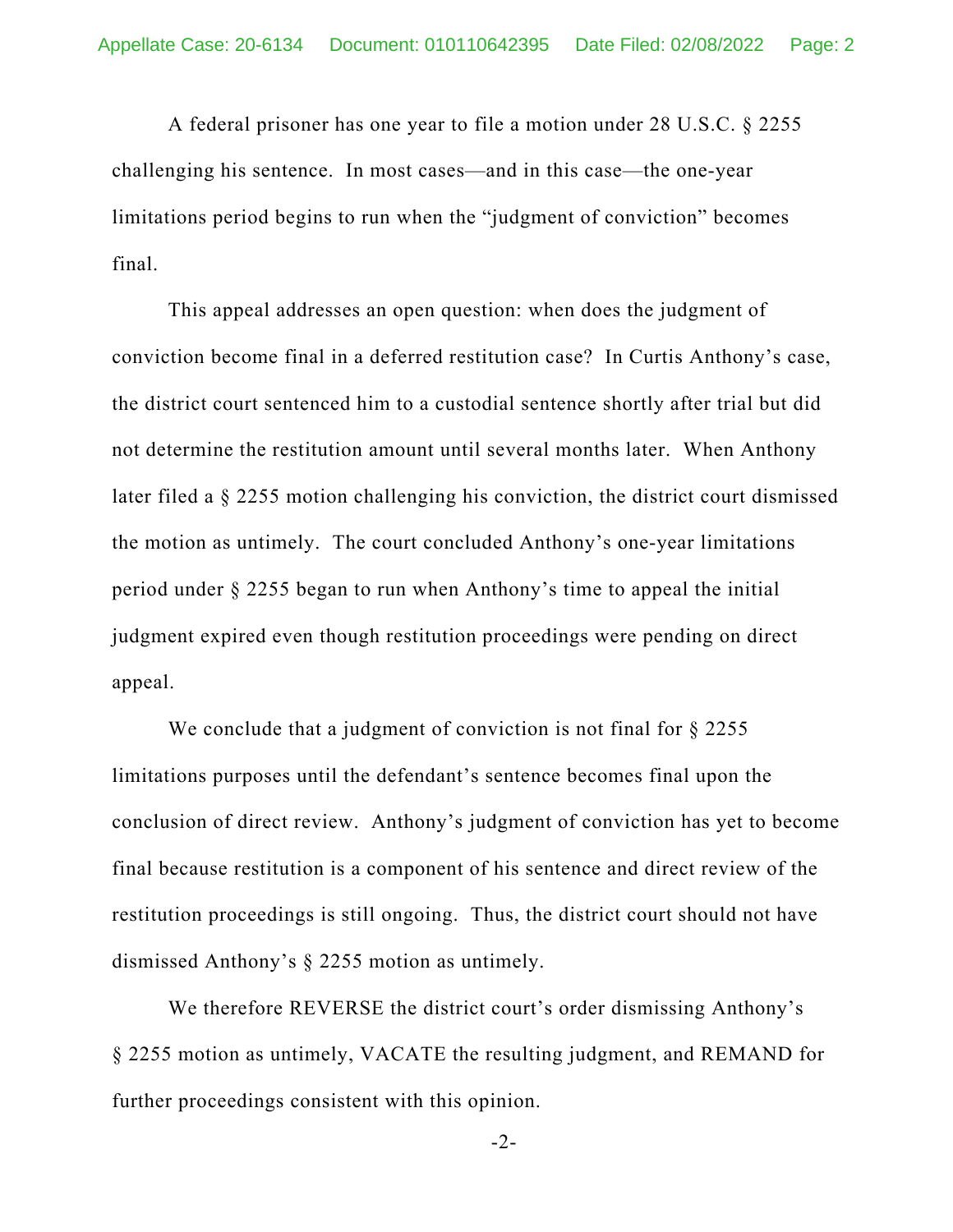## **I. Background**

After a jury convicted Curtis Anthony of child sex trafficking and conspiracy to commit child sex trafficking, the trial court sentenced Anthony to a term of imprisonment and a term of supervised release. On October 26, 2017, the district court entered a judgment containing Anthony's convictions and sentence. The judgment noted that Anthony must make restitution but that the determination of restitution would be deferred until a later date. Several months later, on March 5, 2018, the district court amended the initial judgment to include the amount of restitution Anthony had to pay.

On March 16, 2018, Anthony's attorney timely filed a notice of appeal challenging only the amount of restitution imposed by the amended judgment. Anthony claims that he told his attorney he wanted to appeal the conviction and custodial sentence but that his attorney nevertheless decided to limit the appeal to the restitution order.

While his restitution appeal was pending, Anthony filed a motion pursuant to 28 U.S.C. § 2255 seeking to vacate, set aside, or correct his sentence. In the motion, Anthony alleged his trial counsel was ineffective for failing to appeal his conviction and sentence. The district court struck Anthony's motion because it found that Anthony's trial counsel "did in fact file a direct appeal and that appeal is currently pending before the Tenth Circuit." Supp. R., Vol. 1 at 34. We later granted Anthony's appeal in part, vacated the restitution order, and remanded for

-3-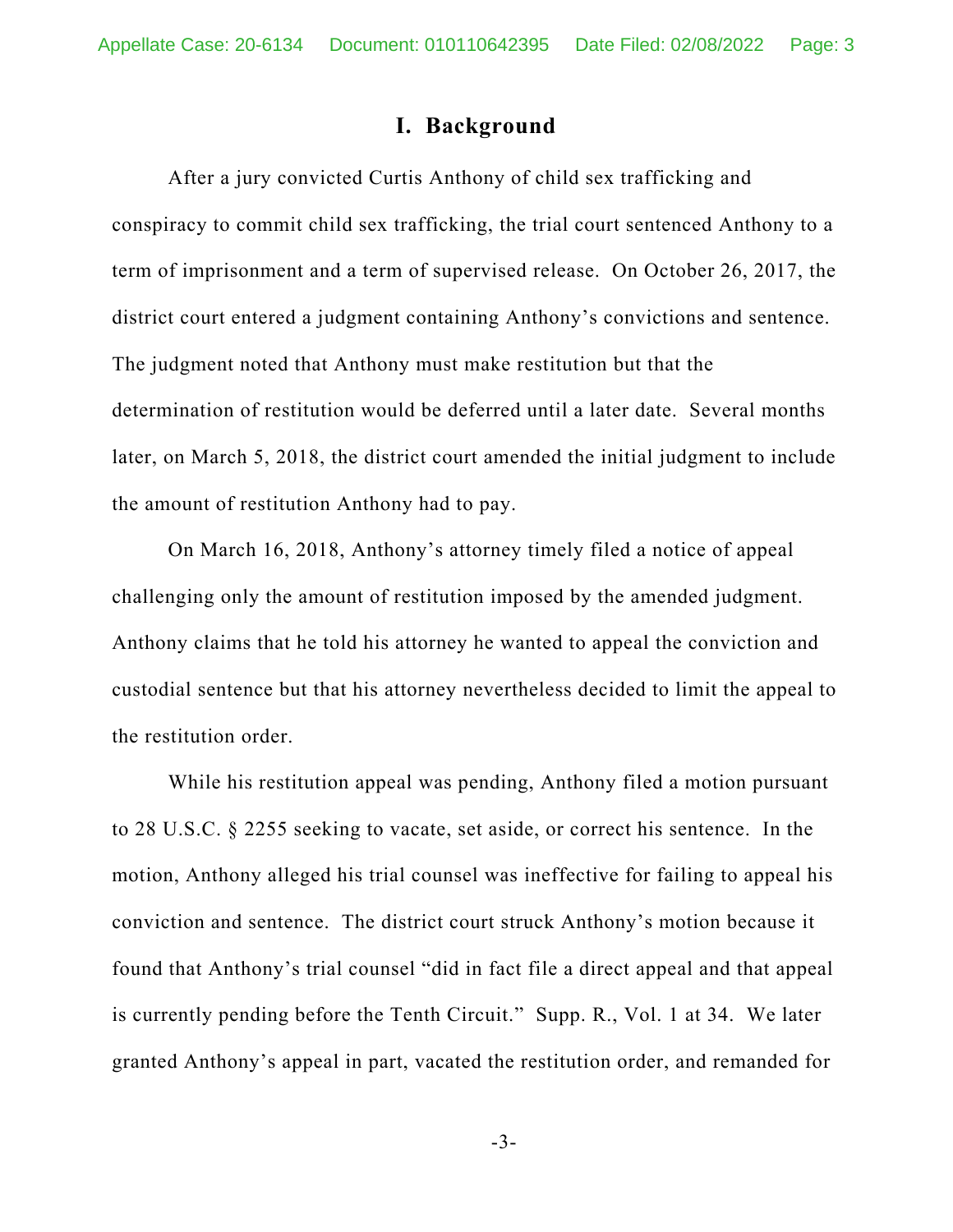a recalculation of the restitution amount. *See United States v. Anthony*, 942 F.3d 955 (10th Cir. 2019).

On June 8, 2020, while the remanded restitution proceedings were pending, Anthony filed another motion under § 2255 to vacate his conviction and sentence. Anthony again claimed that his counsel provided ineffective assistance for limiting Anthony's direct appeal to restitution and not contesting his conviction or custodial sentence. Anthony also alleged his counsel filed a pre-trial motion to be removed from Anthony's case because his counsel was "convinced he could not completely defend Anthony against charges of the federal [government]." R., Vol. 6 at 26. Anthony did not challenge the restitution portion of the judgment in his second § 2255 motion.

The district court dismissed Anthony's second § 2255 motion as untimely. According to the court, Anthony failed to file the motion within one year of the date on which his judgment of conviction became final, as required by § 2255.

The district court reasoned that Anthony's judgment of conviction became final when the time for filing an appeal of the initial judgment—containing Anthony's convictions and custodial sentence but not the restitution amount expired. As the district court explained, the initial judgment was entered by the court on October 26, 2017. And because Anthony did not appeal that judgment

 $-4-$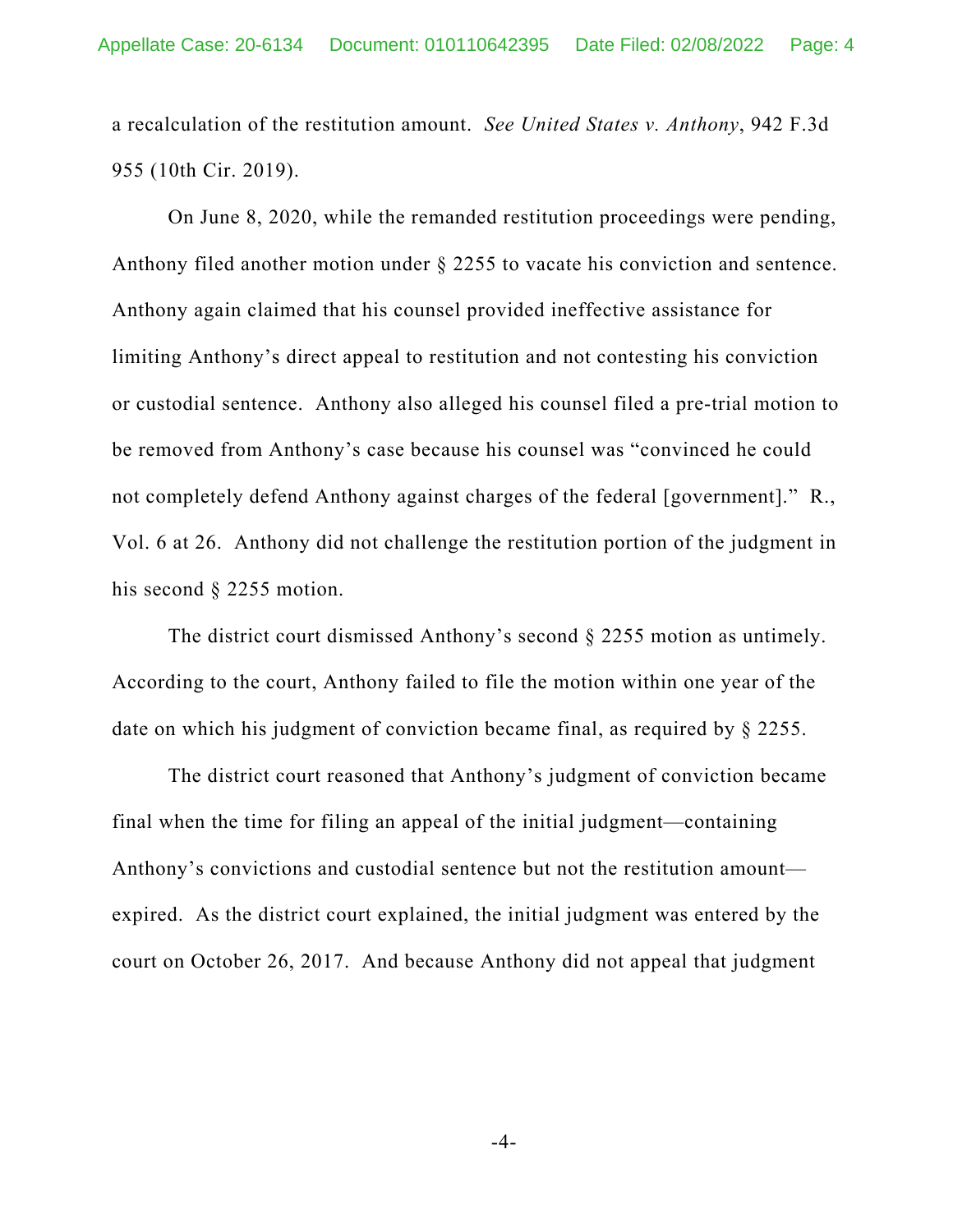within the 14-day timeframe set forth in Fed. R. App. P.  $4(b)(1)(A)(i)$ ,<sup>1</sup> the judgment became final on November 9, 2017, according to the district court. Anthony therefore had until November 10, 2018—one year later—to file his § 2255 petition challenging aspects of the initial sentence. Since Anthony filed his § 2255 petition on June 8, 2020, the district court concluded Anthony's petition was untimely.

In dismissing Anthony's motion, the court acknowledged that Anthony properly filed an appeal but that the "appeal challenged only the amount of restitution—an issue not raised in the [§ 2255] Motion." R., Vol. 6 at 58. According to the district court, "a timely § 2255 Motion raising the issues herein had to be filed not later than November 10, 2018." *Id.* The court also determined that the remand for resentencing and resulting amended judgment did not "extend" the limitations period. *Id.* 

Anthony appealed, arguing that his motion was not untimely because his judgment of conviction had yet to become final due to the ongoing restitution proceedings. We granted Anthony a certificate of appealability on the question of whether the district court incorrectly applied the one-year statute of limitations under § 2255.

<sup>&</sup>lt;sup>1</sup> Rule 4 provides that a criminal defendant must file his notice of appeal "within" 14 days after the later of: (i) the entry of either the judgment or the order being appealed; or (ii) the filing of the government's notice of appeal." Fed. R. App. P.  $4(b)(1)(A)(i)$ .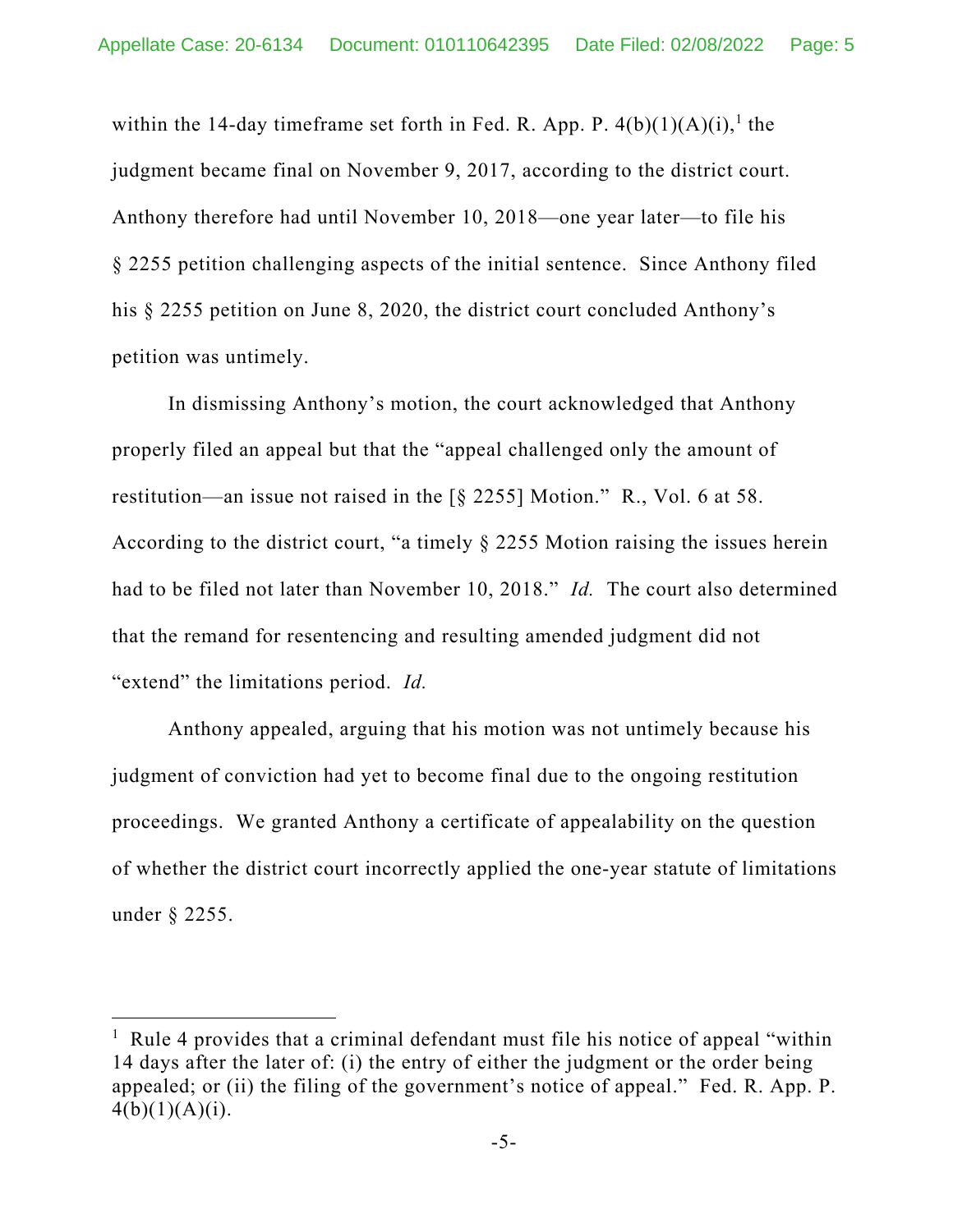# **II. Analysis**

To determine whether Anthony's motion was timely, we must interpret 28 U.S.C. § 2255, a provision of the Antiterrorism and Effective Death Penalty Act of 1996 (AEDPA). Section 2255 provides that a "1-year period of limitation shall apply to a motion under this section." 28 U.S.C. § 2255(f). The statute lists four possible start dates for the one-year limitations period. *Id.* The most common start date—and the one applicable to Anthony's timeline—is "the date on which the judgment of conviction becomes final." *Id.*  $\S$  2255(f)(1).

The district court concluded that Anthony's judgment of conviction became final for § 2255 purposes on November 9, 2017. That is when Anthony's time to file an appeal of the initial judgment expired, according to the district court. Anthony contends restitution is part of the judgment of conviction and that his judgment of conviction will only become final for § 2255 purposes when the pending restitution proceedings reach a final resolution.

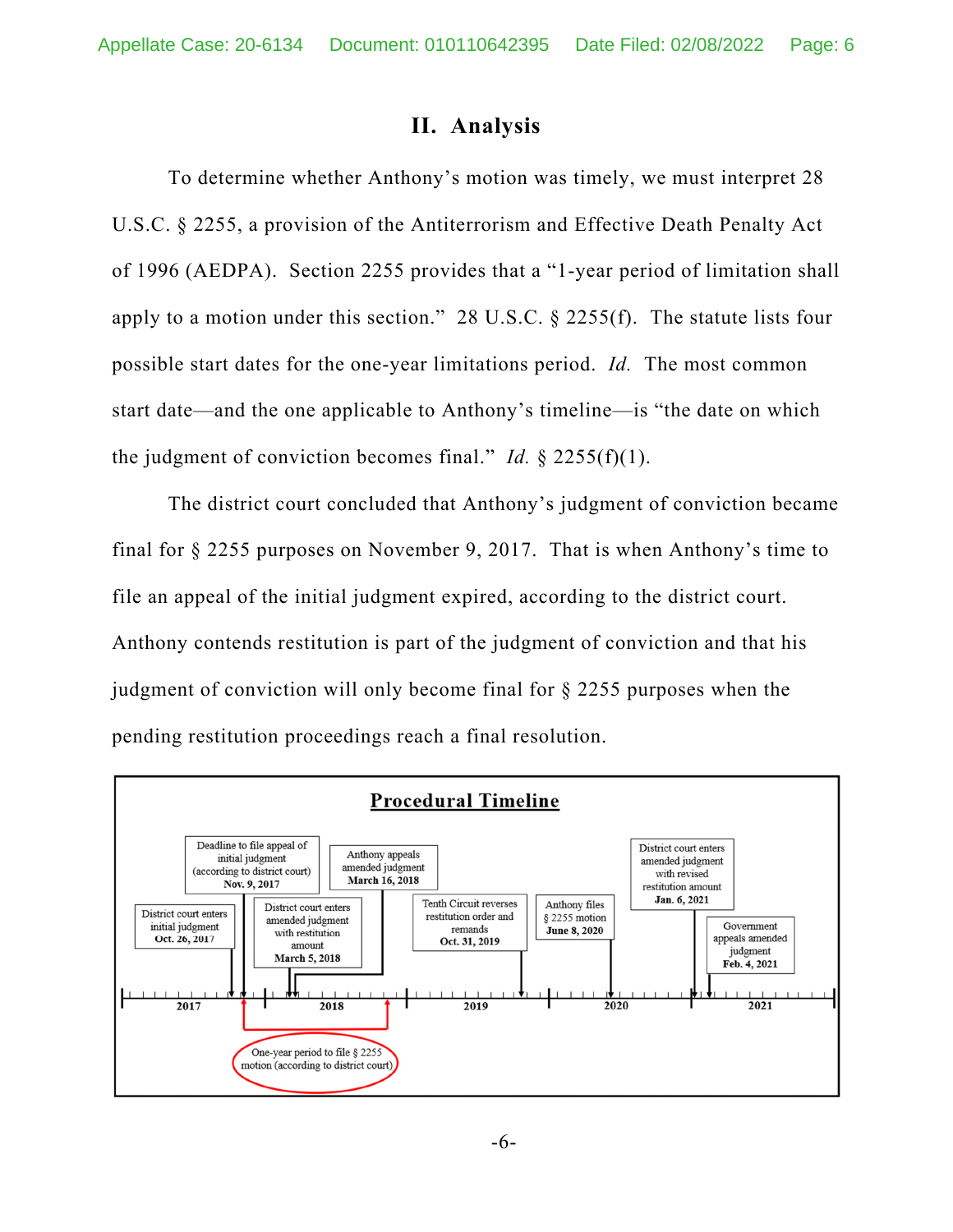To decide whether the district court erred, we must apply the requirements of § 2255 to the procedural timeline of Anthony's case. Specifically, we need to establish when Anthony's judgment of conviction became final and triggered § 2255's one-year period of limitations. As we see it, this determination involves two inquiries. First, is a restitution order part of the judgment of conviction under § 2255? Second, if restitution is part of the judgment of conviction, when does the one-year limitations period begin if the district court waits until after sentencing to impose a restitution amount, and that restitution order is subsequently appealed?

We review these questions de novo. *United States v. Denny*, 694 F.3d 1185, 1189 (10th Cir. 2012).

## *A. Restitution as Part of the Sentence*

It is undisputed that the "judgment of conviction" includes the defendant's sentence as well as his conviction. *See Berman v. United States*, 302 U.S. 211, 212 (1937) ("Final judgment in a criminal case means sentence. The sentence is the judgment."). Though Congress did not define "judgment of conviction" in § 2255, Congress has explained elsewhere that "[i]n the judgment of conviction, the court must set forth the plea, the jury verdict or the court's findings, the adjudication, and the sentence." Fed. R. Crim. P.  $32(k)(1)$ . The Supreme Court has also told us that the judgment of conviction includes the defendant's sentence. In the AEDPA context, the Supreme Court has held that a defendant's judgment of conviction did not become final "until both his conviction *and*

-7-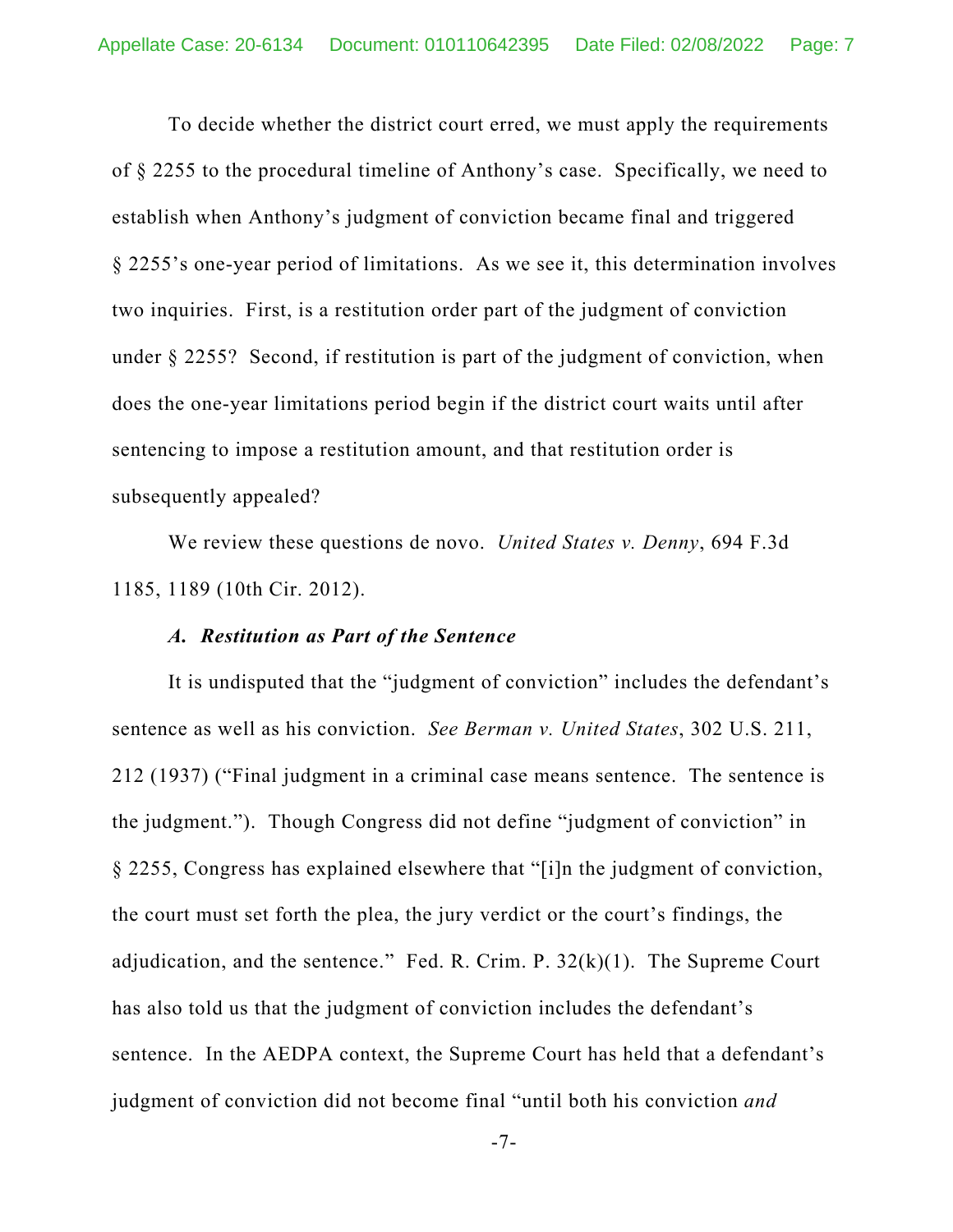sentence became final."2 *Burton v. Stewart*, 549 U.S. 147, 156–57 (2007) (internal quotation marks omitted). Given this background, it is unsurprising that the parties in this case agree that the "judgment of conviction" includes both the conviction and the sentence.

While the parties agree that the judgment of conviction includes the sentence, the parties disagree about whether restitution is *part of* the sentence. The government contends that restitution is not part of the sentence but rather a sanction that is imposed in addition to the sentence.

We conclude that restitution is a component of a criminal sentence and therefore included in the judgment of conviction. Our conclusion is based on the restitution statutes and Supreme Court precedent, both of which treat restitution as part of the defendant's sentence.

The federal restitution statutes generally refer to restitution as being part of the criminal sentence. For instance, the statute setting forth the procedures for issuing an order of restitution states that a "*sentence* that imposes an order of restitution is a final judgment" even though "such a *sentence*" can later be corrected, appealed, amended, or adjusted. 18 U.S.C. § 3664(o) (emphasis added). Section 3664 also provides that restitution orders may be appealed under

<sup>&</sup>lt;sup>2</sup> The habeas statute at issue in *Burton* was 28 U.S.C. § 2244(d)(1), not § 2255. Although the statutes differ slightly in their description of when a judgment of conviction becomes final, the Supreme Court has held that finality has the same meaning under both statutes. *See Clay v. United States*, 537 U.S. 522, 528–32 (2003).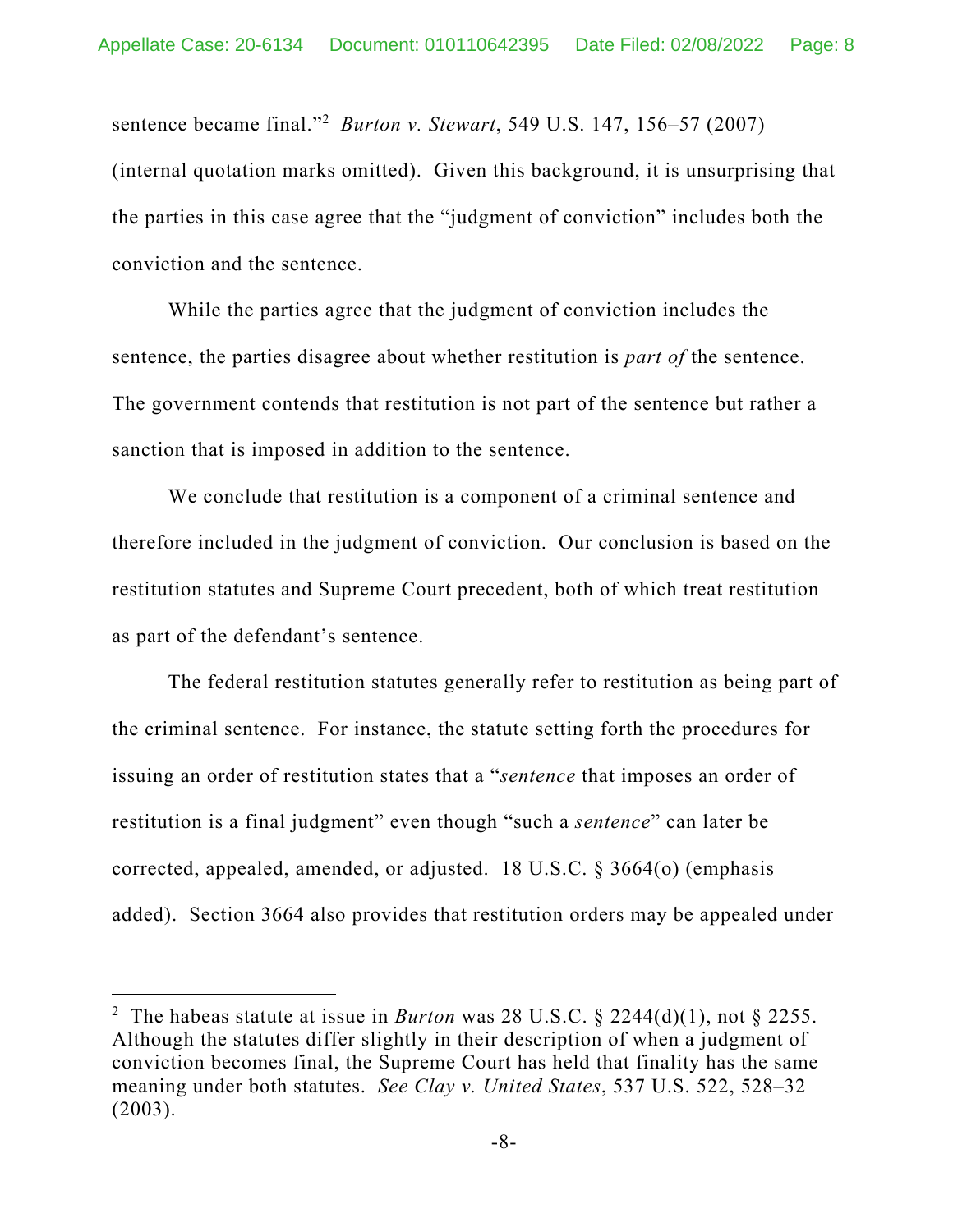the same statute that authorizes appeals of criminal sentences. *Id.* 

§ 3664(o)(1)(B) (referencing 18 U.S.C. § 3742). And the restitution statutes direct courts to order restitution "when sentencing a defendant." *Id.*  § 3663(a)(1)(A); *id.* § 3663A(a)(1); *see also id.* § 3556 ("The court, in imposing a sentence on a defendant who has been found guilty of an offense shall order restitution[.]").

In the same vein, the Mandatory Victims Restitution Act (MVRA) describes the determination of restitution as part of the "sentencing process" and authorizes courts to forgo ordering restitution if determining the amount of the victim's losses would "complicate or prolong the sentencing process to a degree that the need to provide restitution to any victim is outweighed by the burden on the sentencing process." *Id.*  $\S 3663A(c)(3)(B)$ . Taken as a whole, these statutes indicate that a criminal sentence includes restitution. *See also id.* § 3611 (referring to a "person who is sentenced to pay . . . restitution"); *id.* § 3614(a) (authorizing courts to "resentence the defendant to any sentence which might originally have been imposed" if the defendant knowingly fails to pay restitution).

The government argues restitution is not a part of the sentence but rather a sanction that is imposed in addition to the sentence. The government directs us to 18 U.S.C. § 3551(b), which provides that a defendant convicted of a federal crime shall be sentenced to  $(1)$  a term of probation,  $(2)$  a fine, or  $(3)$  a term of imprisonment. The statute does not list restitution as a sentence under subsection

-9-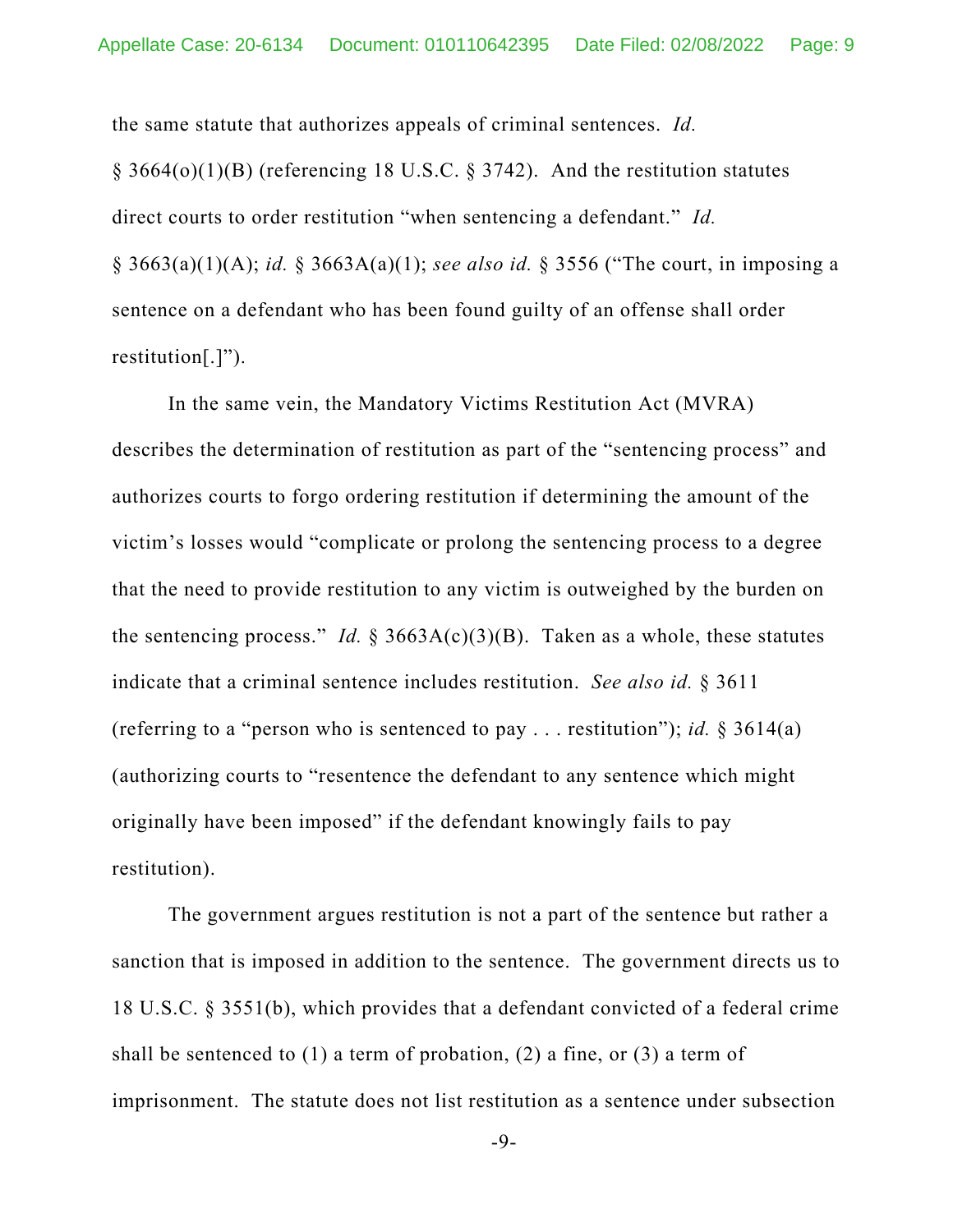(b). Instead, the statute states that a "sanction authorized by section 3554, 3555, or 3556 may be imposed in addition to the sentence required by this subsection." *Id.* § 3551(b). Because § 3556 is a restitution statute, the government contends that Congress must have intended for restitution to be a sanction separate from the criminal sentence. In the government's view, only a term of probation, a fine, or a term of imprisonment qualifies as a sentence. We disagree.

The government misreads  $\S$  3551(b), which simply states that a federal sentence must include at least one of three components: either (1) probation, (2) a fine, or (3) a term of imprisonment. It then says a court may also order restitution "*in addition to the sentence required by this subsection*." *Id.*  (emphasis added). The statute thus does not regard restitution as distinct from a sentence. It merely states that every sentence has a mandatory component and allows for restitution as part of a sentence when circumstances warrant it.

Any uncertainty surrounding § 3551 is easily resolved by looking to the Supreme Court's treatment of restitution.<sup>3</sup> The Supreme Court has consistently treated restitution as a component of the criminal sentence. In *Manrique v. United States*, for instance, the majority opinion begins with the following

 $3$  The government also points to several statutes where Congress chose to use the phrase "judgment of conviction" to refer to probation, fines, and imprisonment, and then refrained from using the phrase when describing restitution. *See* Aple. Br. at 14–16. But this is beside the point. Congress and the Supreme Court have told us unequivocally that the "judgment of conviction" includes the sentence. *See* Fed. R. Crim. P. 32(k)(1); *Burton*, 549 U.S. at 156–57. So if restitution is part of the sentence, it is part of the judgment of conviction.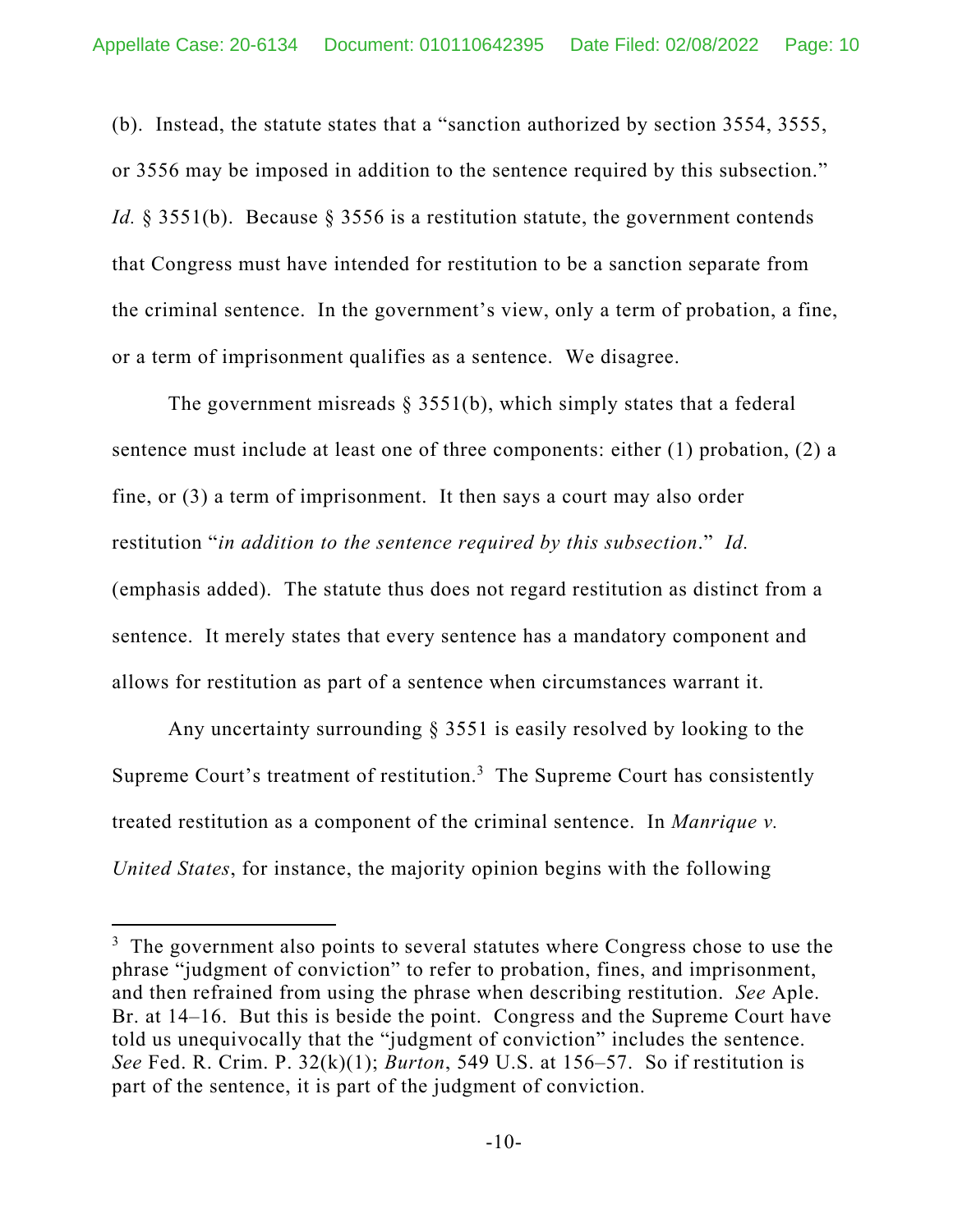explanation: "Sentencing courts are required to impose restitution *as part of the sentence* for specified crimes." 137 S. Ct. 1266, 1270 (2017) (emphasis added). Later in the opinion, the majority explains that when a court imposes a term of imprisonment but waits to impose restitution, there is no sentence until the court enters an amended judgment to include the "sentence of restitution." *Id.* at 1273. *Manrique* tells us that when a court defers imposing restitution until after sentencing, "the court is *declining* to announce a sentence." *Id.*<sup>4</sup>

The Supreme Court has similarly observed that while the primary purpose of restitution is to make victims whole, restitution also "serves punitive purposes." *Paroline v. United States*, 572 U.S. 434, 456 (2014); *see also Pasquantino v. United States*, 544 U.S. 349, 365 (2005) ("The purpose of awarding restitution in this action is not to collect a foreign tax, but to mete out appropriate criminal punishment for that conduct."); *Kelly v. Robinson*, 479 U.S. 36, 49 n.10 (1986) ("[T]he direct relation between the harm and the punishment gives restitution a more precise deterrent effect than a traditional fine.").<sup>5</sup>

<sup>&</sup>lt;sup>4</sup> We acknowledge that in adjacent sentences with similar phrasing, Congress referred to a fine as a "sentence" but a restitution order as a "sanction." *See* 18 U.S.C. § 3551(b) ("A sentence to pay a fine may be imposed in addition to any other sentence. A sanction authorized by section 3554, 3555, or 3556 may be imposed in addition to the sentence required by this subsection."). Still, the reading most consistent with the overall statutory scheme and Supreme Court precedent is what we adopt.

<sup>&</sup>lt;sup>5</sup> Our precedent is less clear about whether restitution serves a punitive function. We have previously held that restitution statutes such as the MVRA do not inflict criminal punishment and thus are not punitive. *See United States v. Serawop*, 505 (continued . . .)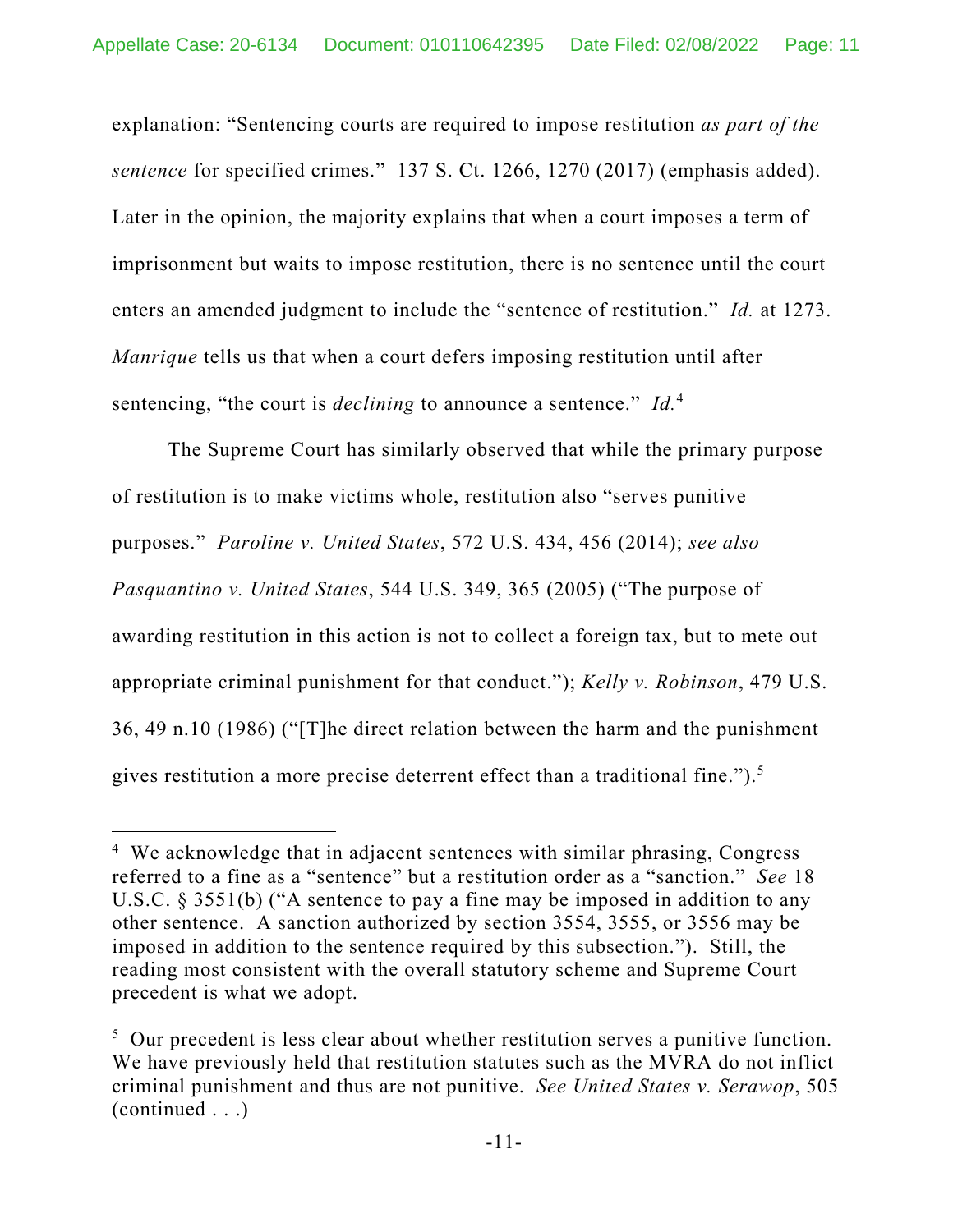Restitution resembles other components of a criminal sentence in that it is "imposed by the Government 'at the culmination of a criminal proceeding and requires conviction of an underlying' crime." *Paroline*, 572 U.S. at 456 (quoting *United States v. Bajakajian*, 524 U.S. 321, 328 (1998)); *see also id.* ("[D]espite the differences between restitution and a traditional fine, restitution still implicates the prosecutorial powers of government[.]") (internal quotation marks and citations omitted). Like the other portions of a sentence, restitution is intended to some degree to inflict criminal punishment and serve as a deterrent. The Supreme Court's treatment of restitution as a method of imposing criminal punishment rather than solely performing a restorative function supports our conclusion that restitution is a component of the criminal sentence.<sup>6</sup>

F.3d 1112, 1122 (10th Cir. 2007); *see also United States v. Visinaiz*, 428 F.3d 1300, 1316 (10th Cir. 2005) ("In the Tenth Circuit, restitution is not criminal punishment."). But we reexamined this conclusion after the Supreme Court explained in *Paroline* that restitution "serves punitive purposes." *United States v. Ferdman*, 779 F.3d 1129, 1132 (10th Cir. 2015) (quoting *Paroline*, 572 U.S. at 456). We recognized in *Ferdman* that "the Supreme Court's statement [in *Paroline*] regarding the general nature of criminal restitution calls into question our view that the MVRA lacks a penal element." *Id.* at 1132 n.1.

<sup>&</sup>lt;sup>6</sup> Nearly all the other circuits also view restitution as penal and part of the criminal sentence. *See United States v. Ziskind*, 471 F.3d 266, 270 (1st Cir. 2006) ("[R]estitution ordered as part of a criminal sentence is a criminal penalty, not a civil remedy."); *Gonzalez v. United States*, 792 F.3d 232, 236 (2d Cir. 2015) ("Restitution is a serious component of criminal punishment."); *United States v. Leahy*, 438 F.3d 328, 335 (3d Cir. 2006) ("[R]estitution ordered as part of a criminal sentence is criminal rather than civil in nature."); *United States v. Bruchey*, 810 F.2d 456, 461 (4th Cir. 1987) ("Criminal restitution . . . is part of the sentencing process [and thus] is fundamentally 'penal' in nature."); *United States v. Chaney*, 964 F.2d 437, 451 (5th Cir. 1992) ("Restitution under the (continued . . .)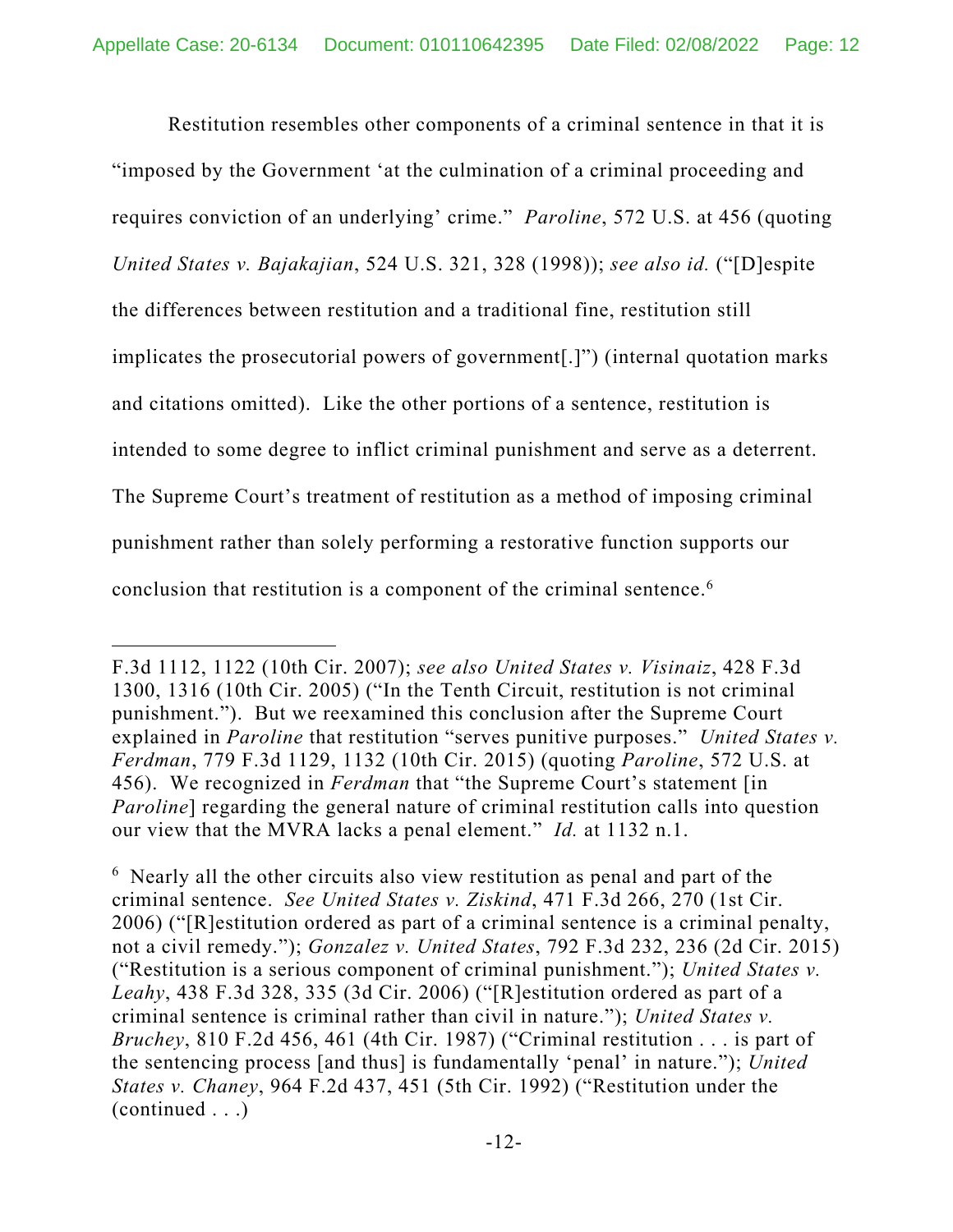Like the Supreme Court and the other circuits, we tend to treat restitution as part of the criminal sentence. We have explained that an order imposing a restitution amount greater than the total loss caused by the defendant constitutes an "illegal sentence." *United States v. Hudson*, 483 F.3d 707, 710 (10th Cir. 2007) (quoting *United States v. Arutunoff*, 1 F.3d 1112, 1121 (10th Cir. 1993)); s*ee also United States v. Delano*, 981 F.3d 1136, 1137 (10th Cir. 2020) ("Delano challenges the restitution portion of his current sentence[.]"). We have also referred to restitution proceedings as a "phase of criminal sentencings." *United States v. Ferdman*, 779 F.3d 1129, 1133 (10th Cir. 2015).

Our conclusion that restitution is part of the sentence also conforms with the realities of the sentencing process. When a trial court defers ordering restitution until after sentencing, the court does not enter a separate judgment

<sup>[</sup>Victim and Witness Protection Act of 1982 (VWPA)] is a criminal penalty and a component of the defendant's sentence"); *United States v. Vandeberg*, 201 F.3d 805, 814 (6th Cir. 2000) ("Restitution is a part of one's sentence[.]"); *United States v. United Sec. Sav. Bank*, 394 F.3d 564, 567 (8th Cir. 2004) ("A criminal restitution order is penal, not compensatory."); *United States v. Snider*, 957 F.2d 703, 706–07 (9th Cir. 1992) ("Restitution imposed as a component of the defendant's sentence is a criminal penalty, not a civil remedy."); *United States v. Satterfield*, 743 F.2d 827, 837 (11th Cir. 1984) ("The history [of the VWPA] is replete with references to restitution as part of the criminal sentence. . . . There can be little doubt that Congress intended the restitution penalties of the VWPA to be incorporated into the traditional sentencing structure."); *United States v. Monzel*, 641 F.3d 528, 541 (D.C. Cir. 2011) ("Amy is asking the court to revisit her restitution award, which *is* part of Monzel's sentence."). *But see United States v. LaGrou Distrib. Sys., Inc.*, 466 F.3d 585, 593 (7th Cir. 2006) ("'[R]estitution for harm done is a classic civil remedy' that is administered for convenience by the courts that have entered criminal convictions.").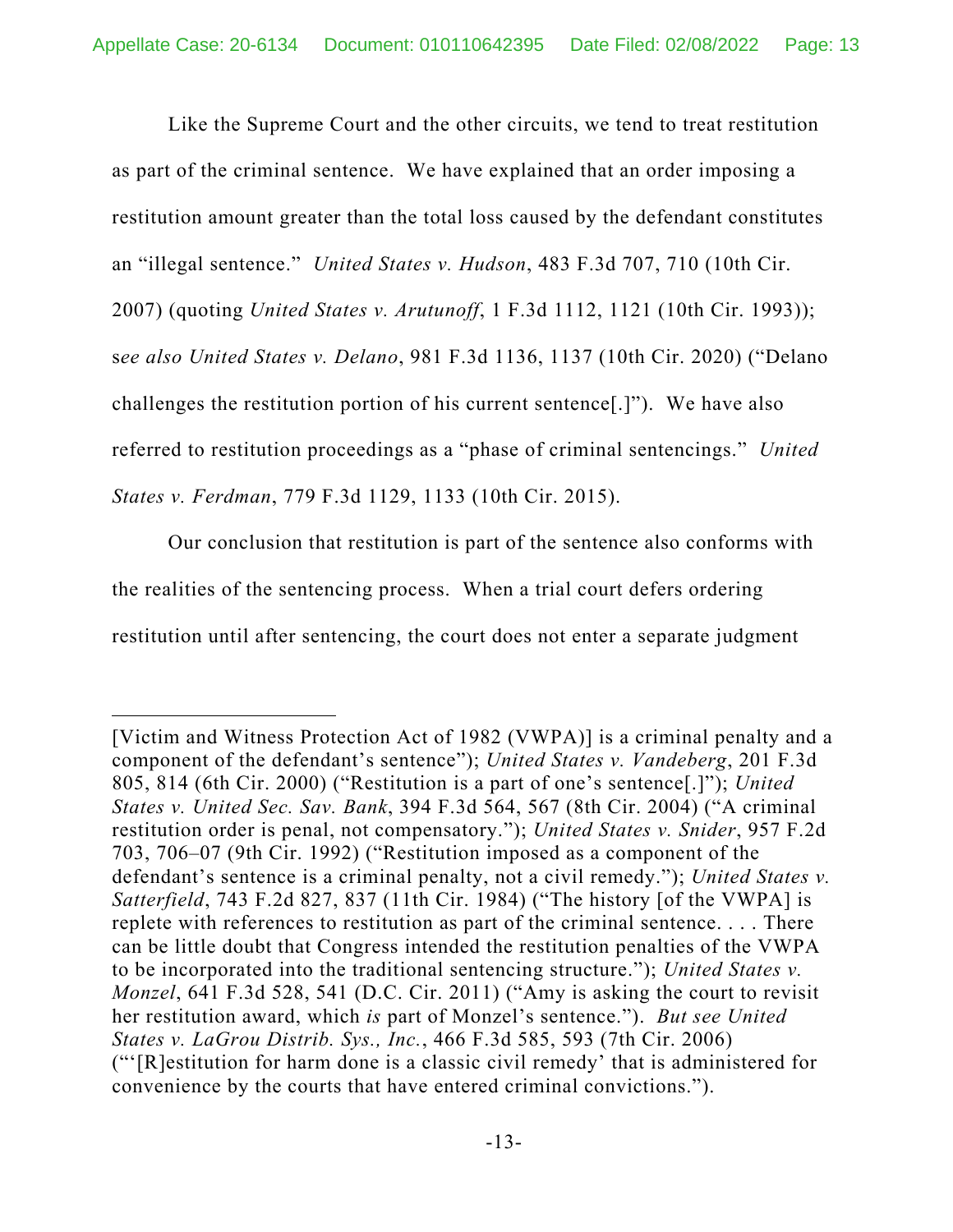with the restitution amount. Instead, the court amends the initial judgment containing the defendant's conviction and sentence so that all the defendant is left with is a single judgment containing the entire sentence.<sup>7</sup> The district court here acted in accordance with this standard practice. When the court sentenced Anthony to imprisonment and supervised release, it noted on the same judgment form that Anthony "must make restitution" but that the "determination of restitution is deferred until a later date." Supp. R., Vol. 1 at 8, 11. When the district court determined Anthony's restitution amount several months later, the court did not enter a separate judgment imposing restitution—rather, it amended the original judgment containing the initial sentence to include the restitution amount. *Id.* at 18–19. This shows that, in practice and in Anthony's case, restitution is more accurately treated as part of the judgment of conviction.<sup>8</sup>

For these reasons, we conclude that restitution is part of the criminal sentence. And because restitution is included in the sentence, it is necessarily part of the judgment of conviction for § 2255 purposes.

<sup>7</sup> The standardized judgment form used by federal courts is Form AO 245B. *See, e.g.*, Supp. R., Vol. 1 at 6–12. The form contains designated spaces for the court to enter a term of imprisonment, supervised release, and probation, as well as to enter fines, restitution, forfeiture, and various costs.

<sup>&</sup>lt;sup>8</sup> It makes further sense to view restitution as a component of the sentence because a district court may take restitution into account when imposing other parts of the sentence, such as a fine. At Anthony's sentencing hearing, for example, the district court declined to order Anthony to pay a fine in part because the court thought it "far more important that Mr. Anthony pay restitution than that he pay a fine." R., Vol. 3 at 36.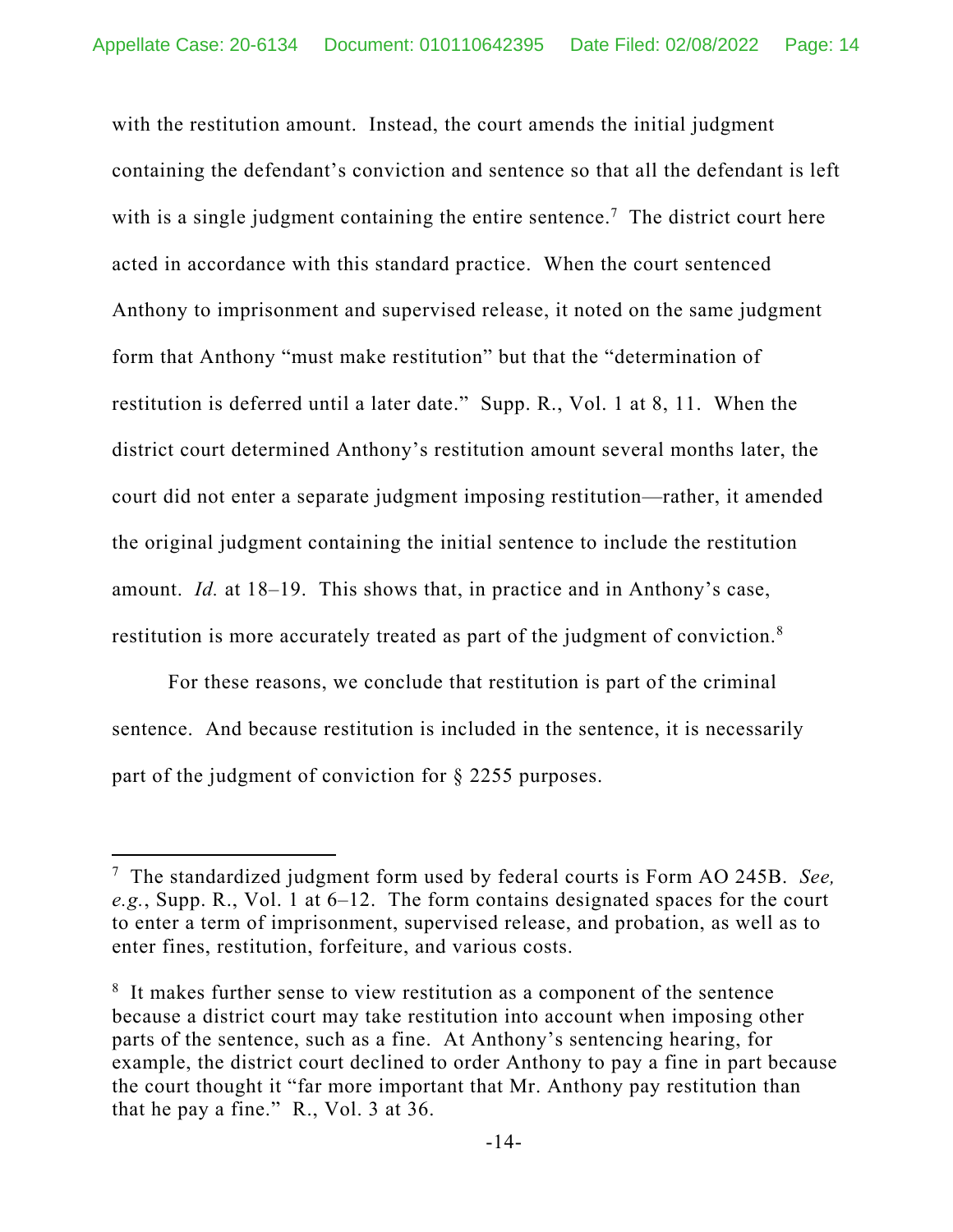### *B. Finality in Deferred Restitution Cases*

We turn now to the next question: if restitution is part of the judgment of conviction, has Anthony's judgment of conviction become final? As we explain below, a judgment of conviction becomes final for § 2255 limitations purposes when there is no further avenue for direct appeal of any portion of the sentence, including restitution. Thus, Anthony's judgment of conviction will not become final until the pending restitution proceedings conclude.

### *1. Finality Under § 2255(f)(1)*

"Finality is variously defined; like many legal terms, its precise meaning depends on context." *Clay v. United States*, 537 U.S. 522, 527 (2003). In the context of  $\S 2255(f)(1)$ , we have made it clear that " $\S 2255$ 's use of 'final' plainly means 'a decision from which no appeal or writ of error can be taken.'" *United States v. Burch*, 202 F.3d 1274, 1277 (10th Cir. 2000) (quoting Black's Law Dictionary 629 (6th ed. 1990)). Thus, a judgment becomes final when the defendant's time to file a direct appeal expires or when there is no further avenue for direct appeal (*i.e.*, the Supreme Court affirms the defendant's conviction and sentence or denies the defendant's petition for a writ of certiorari). *See Clay*, 537 U.S. at 527 (under  $\S$  2255(f)(1), "[f]inality attaches when this Court affirms a conviction on the merits on direct review or denies a petition for a writ of certiorari, or when the time for filing a certiorari petition expires"); *United States v. Prows*, 448 F.3d 1223, 1227–28 (10th Cir. 2006).

-15-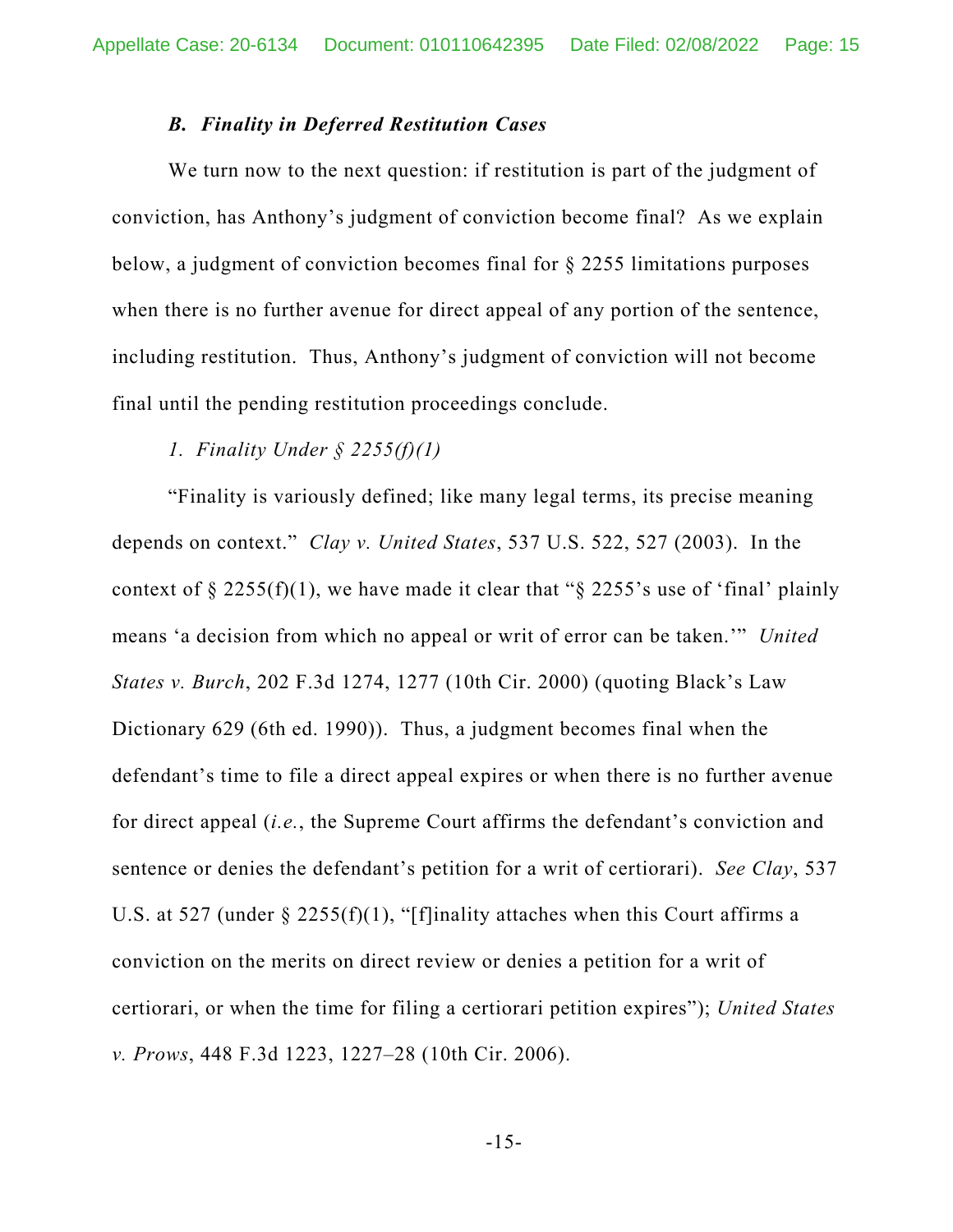As we explained above, it is settled law that the judgment of conviction is not final until the sentence is final. *See Berman*, 302 U.S. at 212 ("Final judgment in a criminal case means sentence. The sentence is the judgment."); *Burton*, 549 U.S. at 156–57 (explaining the defendant's one-year limitations period under AEDPA "did not begin until both his conviction *and* sentence became final") (internal quotation marks and citations omitted); *see also Corey v. United States*, 375 U.S. 169, 176 (1963). If any part of the sentence—including restitution—has not been finalized, then the judgment of conviction is not final. This means that a remand for resentencing delays finality until the defendant is resentenced and direct review of the new sentence is complete.<sup>9</sup> United States v. *Carbajal-Moreno*, 332 F. App'x 472, 474–75 (10th Cir. 2009) (unpublished) ("[A] case on remand for resentencing [is] not final for purposes of habeas proceedings . . . until the resentencing and the direct appeal thereof [are] complete.") (citing *Burton*, 549 U.S. at 156).

Applying these principles to the facts at hand, we conclude that Anthony's § 2255 motion was timely. The district court entered an initial judgment containing Anthony's convictions and custodial sentence on October 26, 2017. But that judgment was not final for § 2255 purposes because the amount of

<sup>&</sup>lt;sup>9</sup> This rule applies unless "the resentencing is purely ministerial, such that the district court is limited on remand." *Najera v. Murphy*, 462 F. App'x 827, 829 (10th Cir. 2012) (unpublished). A ministerial remand is one that requires a "routine, nondiscretionary act by the district court that could not have been appealed on any valid ground." *Carbajal-Moreno*, 332 F. App'x at 476 (citing *Burrell v. United States*, 467 F.3d 160, 161, 165–66 (2d Cir. 2006)).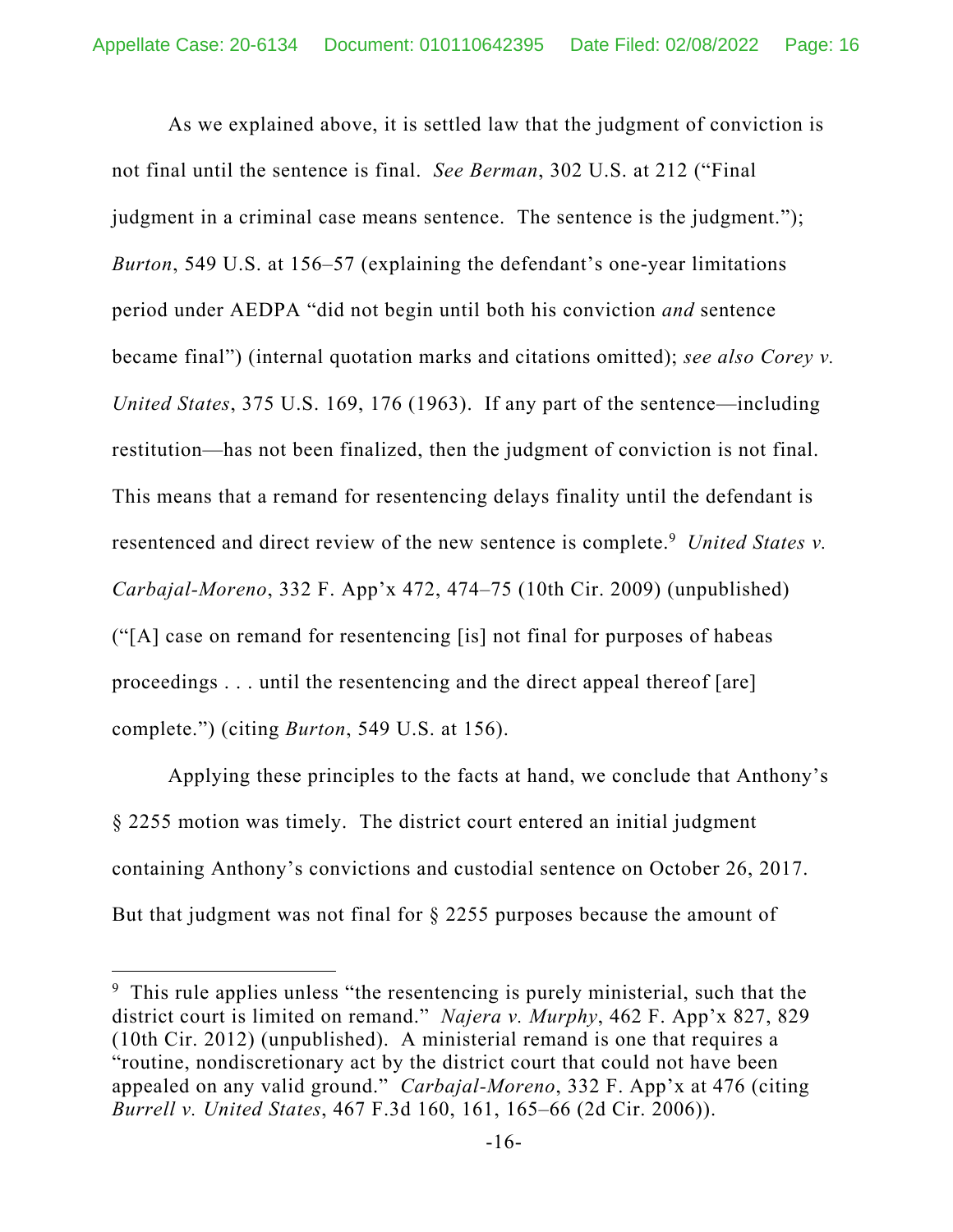restitution had yet to be determined. When the district court entered the restitution amount on March 5, 2018, Anthony appealed the restitution portion of his sentence. Anthony's appeal further delayed the finality of the judgment of conviction for § 2255 limitations purposes. *See Burton*, 549 U.S. at 156–57.

After we vacated the district court's first restitution order, the district court entered a second amended judgment with a new restitution amount, which the government appealed. Like Anthony's appeal of the first amended judgment, the government's appeal postponed the finality of Anthony's judgment of conviction.

The district court concluded the deferred restitution order and remand for resentencing did not "extend" Anthony's limitations period. R., Vol. 6 at 58. The government similarly characterizes the issue in this case as whether a deferred restitution order "restarts" the limitations period. Aple. Br. at 10. The issue before us is not whether Anthony's § 2255 period of limitations was extended or restarted—rather, the issue is whether Anthony's one-year period under § 2255 ever started in the first place. Because restitution proceedings are still pending, we conclude Anthony's  $\S$  2255 limitations period has yet to begin.<sup>10</sup>

<sup>10</sup> Our holding is consistent with the Second Circuit's decision in *Gonzalez v. United States*, 792 F.3d 232 (2d Cir. 2015). In that case, the Second Circuit was confronted with facts similar to the facts before us. The district court entered an initial judgment with a term of imprisonment but noted that restitution would be determined later. *Id.* at 233. The district court dismissed the defendant's § 2255 motion as untimely because he filed it more than a year after the initial judgment, even though the motion was filed within one year of the entry of an amended judgment following a remand for the recalculation of the restitution amount. *Id.*  at 234. The Second Circuit reversed and held that the AEDPA limitations period "begins to run only when the revised restitution order becomes final." *Id.* at 233.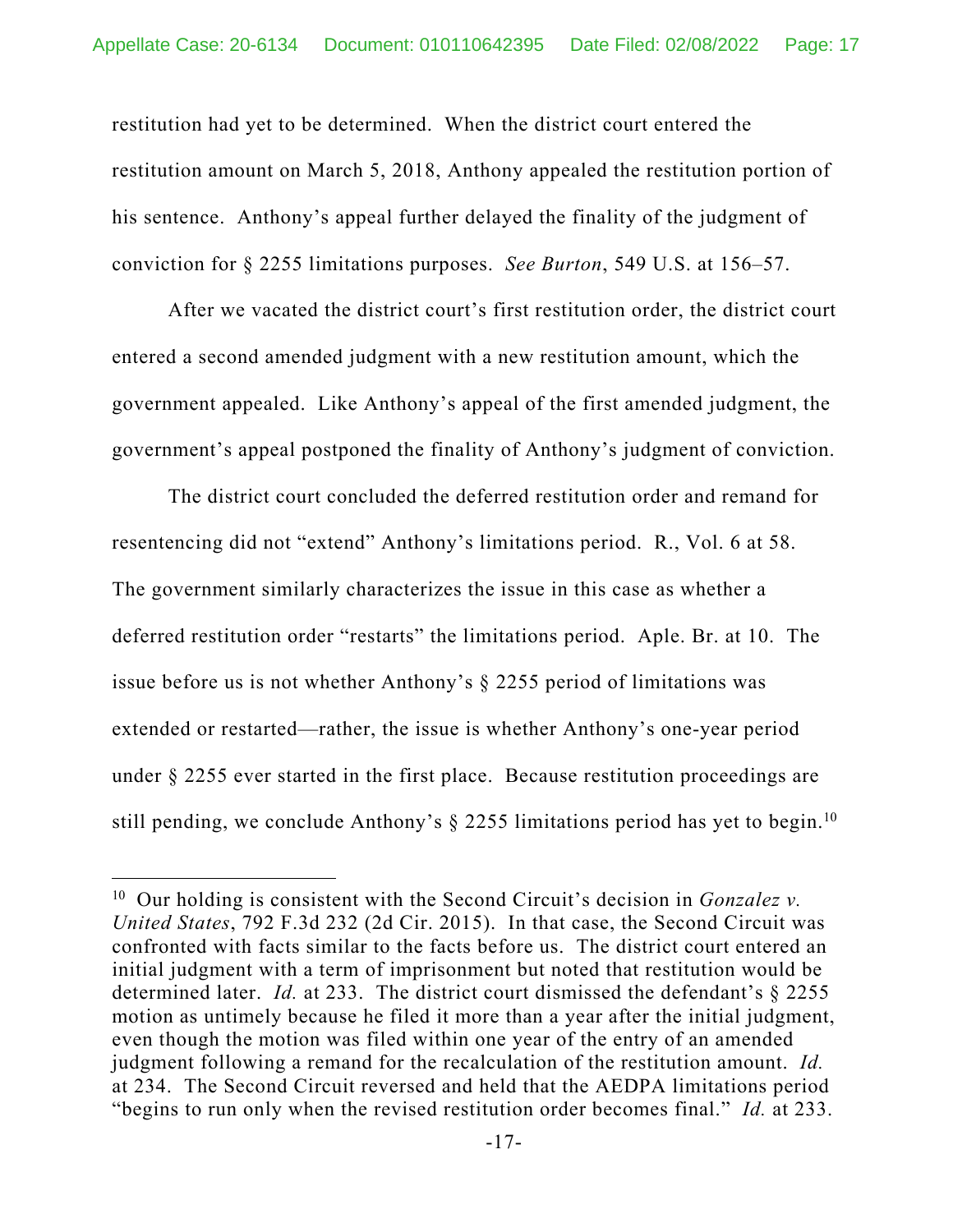The government's argument that Anthony's judgment of conviction has already become final is twofold. The government argues (1) there were two final judgments in Anthony's case, and (2) because the second judgment containing only the restitution order is not subject to collateral attack, the first judgment must be the judgment of conviction for § 2255 purposes. For support, the government relies on the Supreme Court's decision in *Manrique*, in which the Court held that there are two final appealable judgments in deferred restitution cases. 137 S. Ct. at 1272–73. The government also relies on our prior cases holding that a restitution order is not subject to collateral attack under the habeas statutes.

We begin with the government's argument that there were two final judgments in this case based on *Manrique*. In *Manrique*, like here, the district court entered an initial judgment without determining the amount of restitution. *Id.* at 1270. The defendant timely appealed the initial judgment and the court later entered an amended judgment with the restitution amount. *Id.* Although the defendant never appealed the amended judgment, the defendant attempted to challenge the restitution amount through his earlier appeal of the initial judgment. *Id.* at 1270–71. The defendant claimed that his appeal of the initial judgment "springs forward" to appeal the amended judgment imposing restitution. *Id.* at 1272. The Supreme Court rejected this argument and held that the defendant forfeited his right to challenge the restitution order because he failed to file a notice of appeal from that order. *Id.* 

-18-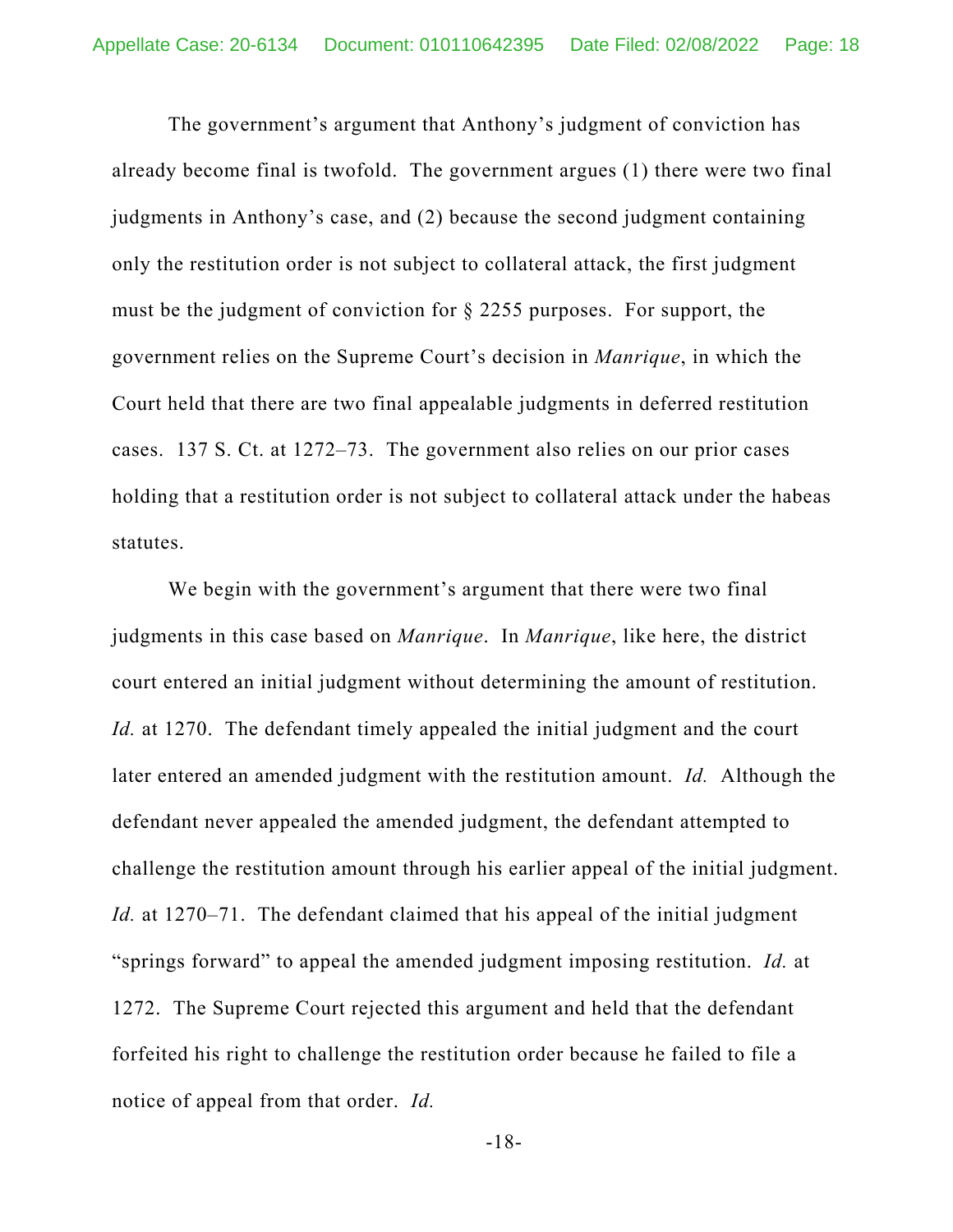Relevant here, the Court also rejected the defendant's argument that in a deferred restitution case, there is only one "judgment" as that term is used in Federal Rule of Appellate Procedure 4. *See* Fed. R. App. P. 4(b)(1)(A)(i) (notice of appeal must be filed within 14 days after "the entry of either the judgment or the order being appealed."). The defendant argued that the initial judgment and amended judgment imposing a restitution amount had merged to become a single judgment for appellate review purposes. *Manrique*, 137 S. Ct. at 1272. The Court disagreed, explaining that "deferred restitution cases involved two appealable judgments, not one." *Id.* at 1272–73 (citing *Dolan v. United States*, 560 U.S. 605, 618 (2010)). According to the Court, both the initial judgment and the subsequent order of restitution are each "immediately appealable final judgments." *Id.* at 1272.

The government relies on *Manrique* to argue that there were two final judgments in Anthony's case—the first being the conviction and initial sentence and the second being the restitution order. While it is true that there are two final judgments in deferred restitution cases for *direct appeal* purposes, the government's argument that there are two final judgments for AEDPA purposes is misplaced. Under  $\S 2255(f)(1)$ , there is only one final judgment of conviction.

This difference between the direct appeal context and AEDPA context can be seen in the text of the applicable statutes. Federal Rule of Appellate Procedure 4 provides in relevant part that a criminal defendant must file his notice of appeal within 14 days after "the entry of either the judgment or the

-19-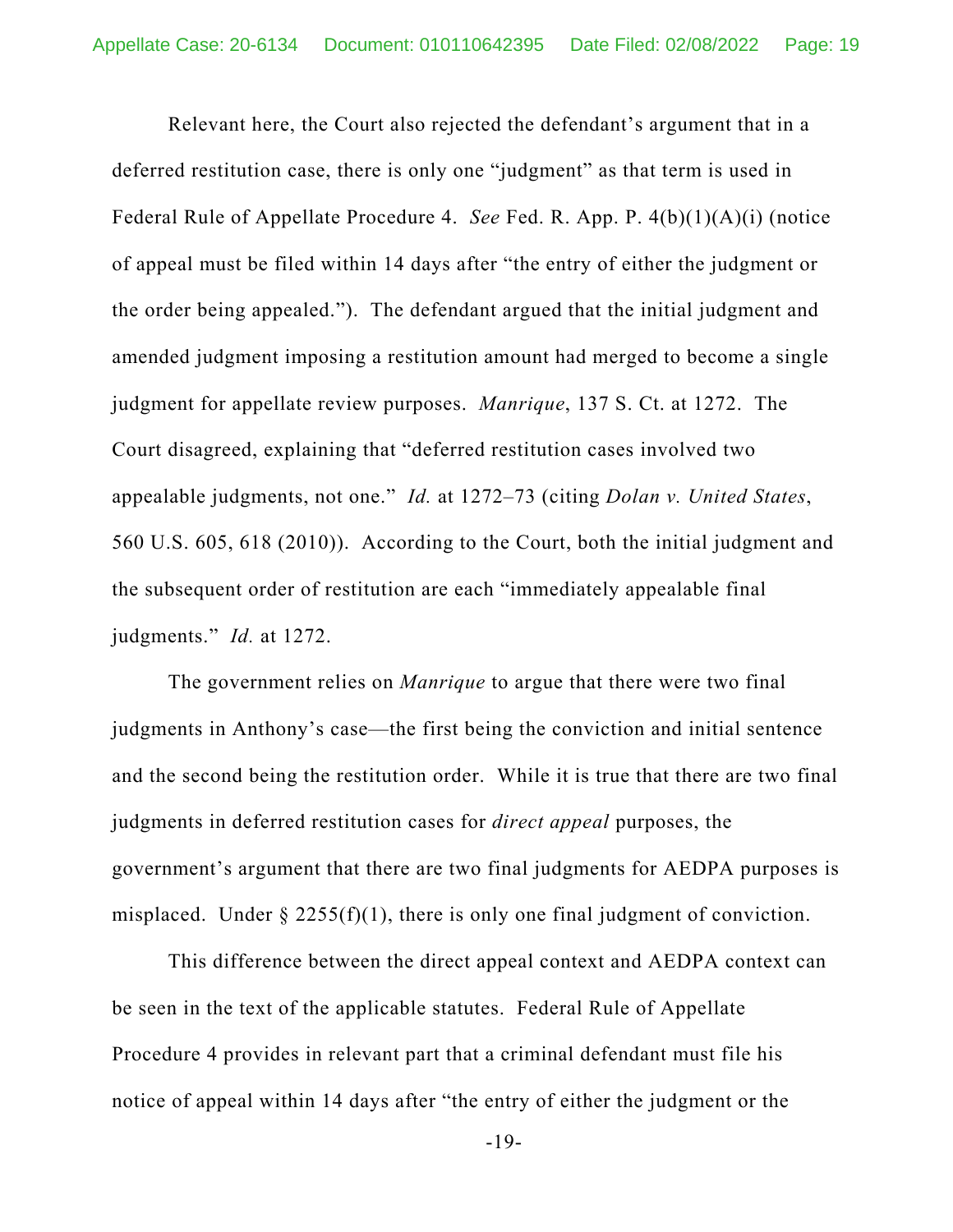order being appealed." Fed. R. App. P.  $4(b)(1)(A)(i)$ . By its plain language, the rule contemplates that there may be more than one judgment or order. On the other hand, § 2255 speaks of a single judgment, the judgment of conviction: "The limitation period shall run from . . . [t]he date on which *the* judgment of conviction becomes final." 28 U.S.C.  $\S$  2255(f)(1) (emphasis added). So while there can be multiple judgments in a deferred restitution case for direct appeal purposes, only one final judgment exists for  $\S 2255(f)(1)$  purposes.

For this reason, it does not matter that restitution is not subject to collateral attack. *See Erlandson v. Northglenn Mun. Ct.*, 528 F.3d 785, 788 (10th Cir. 2008) (holding the payment of restitution on its own is not a "significant restraint on liberty" contemplated in the custody requirement of the federal habeas statutes). Nor does it matter that Anthony never appealed his conviction or initial sentence within the 14-day window. Because there is only one judgment of conviction for § 2255 purposes and restitution is part of the judgment of conviction, Anthony's § 2255 limitations period will only begin once restitution proceedings conclude.

The government's application of *Manrique* to the § 2255 context not only conflicts with the language of the statute, but it is also inconsistent with the Supreme Court's decision in *Burton v. Stewart*, 549 U.S. 147 (2007). In *Burton*, the defendant challenged the dismissal of his § 2244 petition as an unauthorized successive petition. *Id.* at 152. The defendant filed his first habeas petition after he was convicted but before the state review of his sentencing claims was

 $-20-$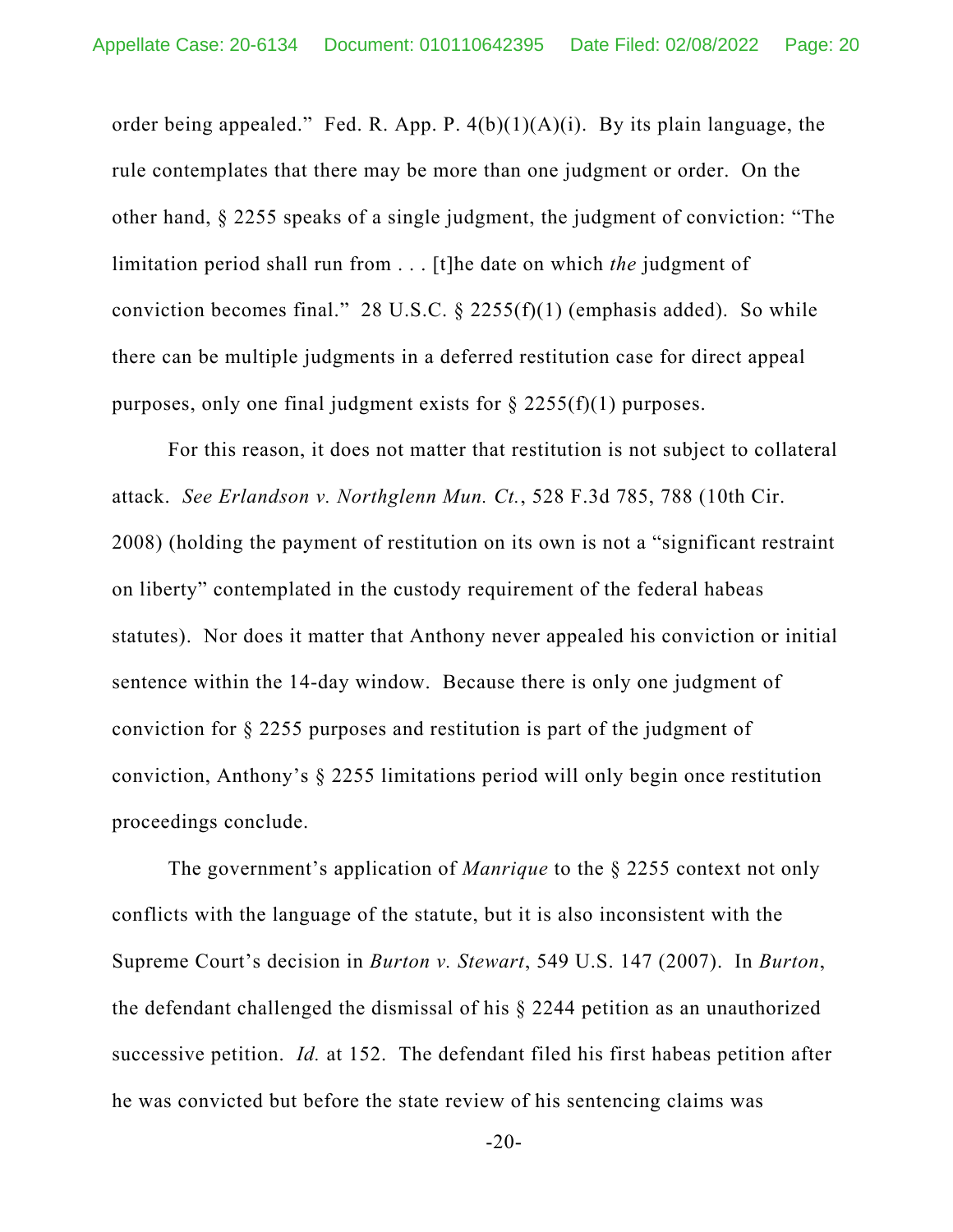complete. *Id.* at 151. Later, the defendant filed a second habeas petition challenging his new sentence imposed after resentencing. *Id.* at 151–52. The lower court dismissed the second petition as an unauthorized successive petition. *Id.* at 152.

On appeal, the defendant argued that he had to file his first petition before the state review of his sentencing claims was complete because if he did not, he risked losing the opportunity to collaterally attack his conviction due to AEDPA's one-year statute of limitations. *Id.* at 156. The Supreme Court rejected this argument, explaining that the defendant's AEDPA limitations period "did not begin until both his conviction *and* sentence 'became final by the conclusion of direct review or the expiration of the time for seeking such review.'" *Id.* at 156– 57 (quoting 28 U.S.C. § 2244(d)(1)(A)).

Because we conclude that restitution is part of the sentence and direct review of the restitution amount is pending, we hold that Anthony's AEDPA limitations period has not commenced.<sup>11</sup> Thus, the district court erred by

<sup>&</sup>lt;sup>11</sup> We recognize that our ruling could lead to delays in federal habeas review. But even though AEDPA "seeks to eliminate delays in the federal habeas review process . . . [i]t did not seek to end every possible delay at all costs." *Holland v. Florida*, 560 U.S. 631, 648, 649 (2010). In any event, Anthony did not cause the delay in this case; the parties agreed to continue the restitution hearing because "Anthony ha[d] only recently been sentenced and Defendant Baker [had] yet to enter his guilty plea." Supp. R., Vol. 2 at 27–28. Moreover, Congress has authorized district courts to delay the determination of restitution for up to 90 days after sentencing. 18 U.S.C. § 3664(d)(5); *see also Dolan v. United States*, 560 U.S. 605, 607–08 (2010) (a court may delay ordering restitution for more (continued . . .)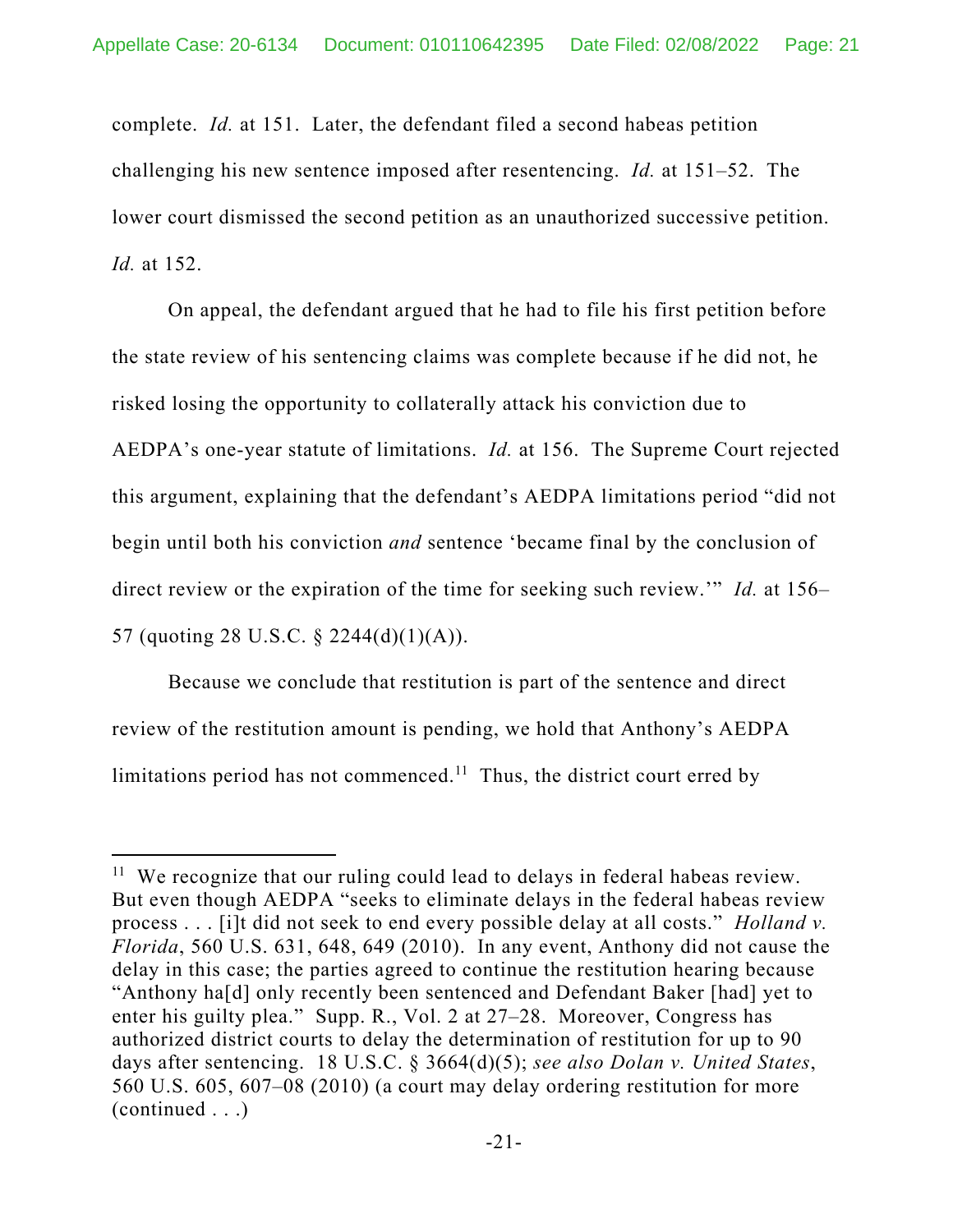dismissing Anthony's  $\S$  2255 motion as untimely.<sup>12</sup>

### *2. Appeals in Deferred Restitution Cases*

We turn now to the final unresolved issue in this case: whether the district court erred in concluding that Anthony's time to appeal his conviction and initial sentence expired 14 days after the entry of the initial judgment. While the Supreme Court decided in *Manrique* that a direct appeal of an initial judgment does *not* include an appeal of a subsequent restitution order, the Court left open the converse question of whether a direct appeal of a subsequent restitution order can include an appeal of the initial judgment.

 The Supreme Court's decision in *Corey* sheds some light on the question. There, the trial court imposed a preliminary sentence, including custody, but deferred imposing a final sentence until after the Bureau of Prisons completed a study of the defendant pursuant to 18 U.S.C. § 4208(b). *Corey*, 375 U.S. at 170. After the Bureau completed the study, the district court reconsidered its initial sentence and imposed a final sentence of probation rather than imprisonment. *Id.*  The defendant appealed the new sentence, but the appeal was dismissed as

than 90 days after sentencing so long as the court informs the defendant that restitution will be imposed).

 $12$  The fact that Anthony's one-year limitations periods has not started does not mean that Anthony needs to wait until restitution proceedings conclude to challenge his conviction and custodial sentence under § 2255. So long as there is no potential conflict between the collateral proceedings and the direct appeal and there is no conflict in Anthony's case—a district court may entertain a § 2255 motion while a direct appeal is pending. *See Prows*, 448 F.3d at 1228.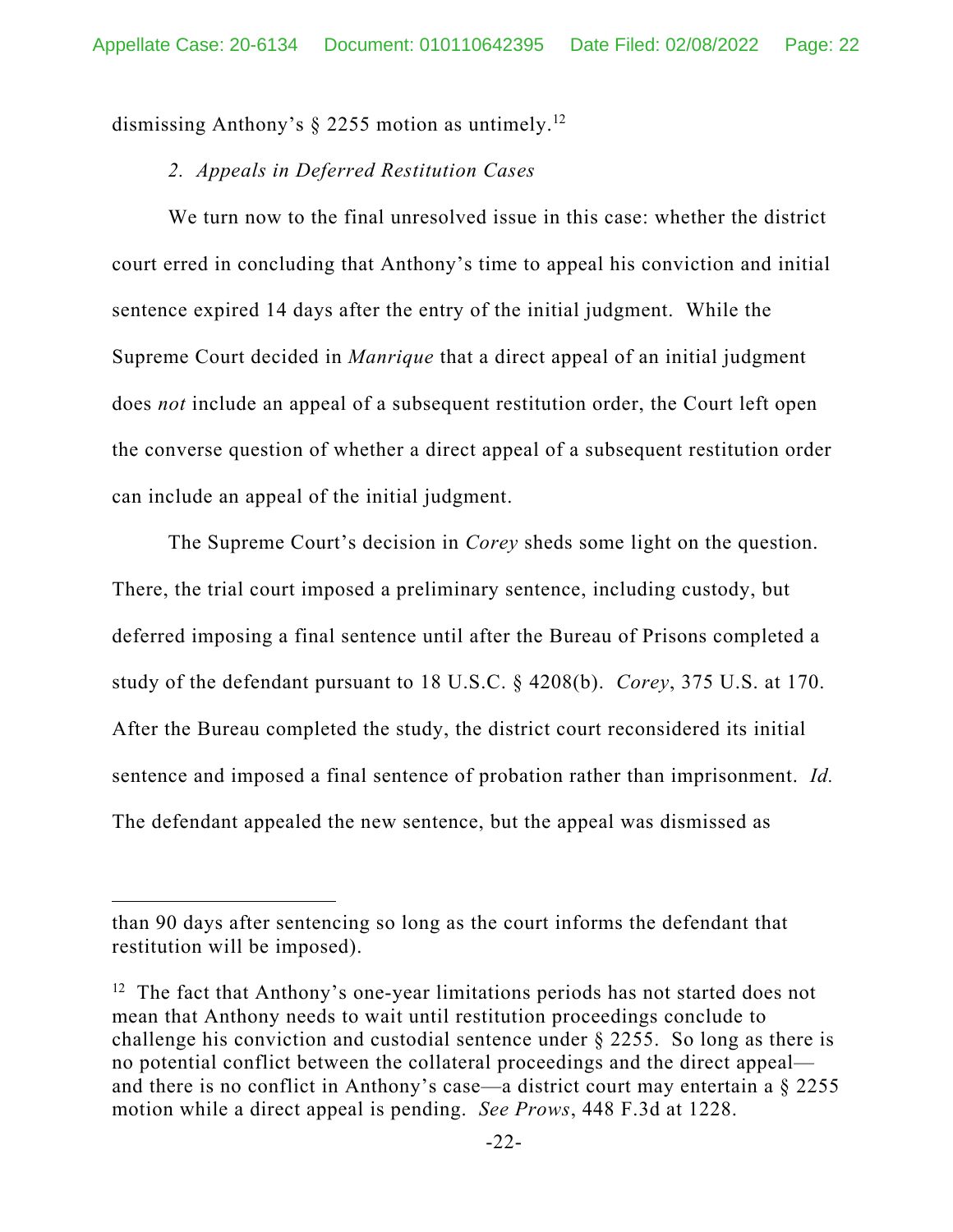untimely on the ground that the time to appeal had expired ten days after entry of the initial sentence. *Id.* at 170–71.

The Supreme Court reversed and held that the defendant's appeal was timely. *Id.* at 175. The Court explained that while the defendant *could* have filed his appeal after the initial sentence, he was not *required* to do so: "While an initial commitment under § 4208(b) is . . . freighted with sufficiently substantial indicia of finality to support an appeal, the fact remains that the proceedings in the trial court are not actually terminated until after the period of diagnostic study, review of the same by the district judge, and final sentence." *Id.* "Longaccepted and conventional principles of federal appellate procedure require recognition of the defendant's right to await the imposition of final sentence before seeking review of the conviction." *Id.* at 176.

Consistent with *Corey*, other circuits have held that a defendant in a deferred restitution case may wait until restitution is ordered before filing an appeal. *See United States v. Muzio*, 757 F.3d 1243, 1250 (11th Cir. 2014) ("The Supreme Court has . . . recognized that if the defendant chooses to do so, he may avoid bifurcation of his appeal by waiting until restitution has been resolved to appeal.") (citing *Corey*, 375 U.S. at 175); *United States v. Shehadeh*, 962 F.3d 1096, 1099 (9th Cir. 2020) ("[W]here a district court defers its restitution order, a defendant wishing to appeal his conviction and sentence of imprisonment may enter a notice of appeal *either* within fourteen days following the district court's

-23-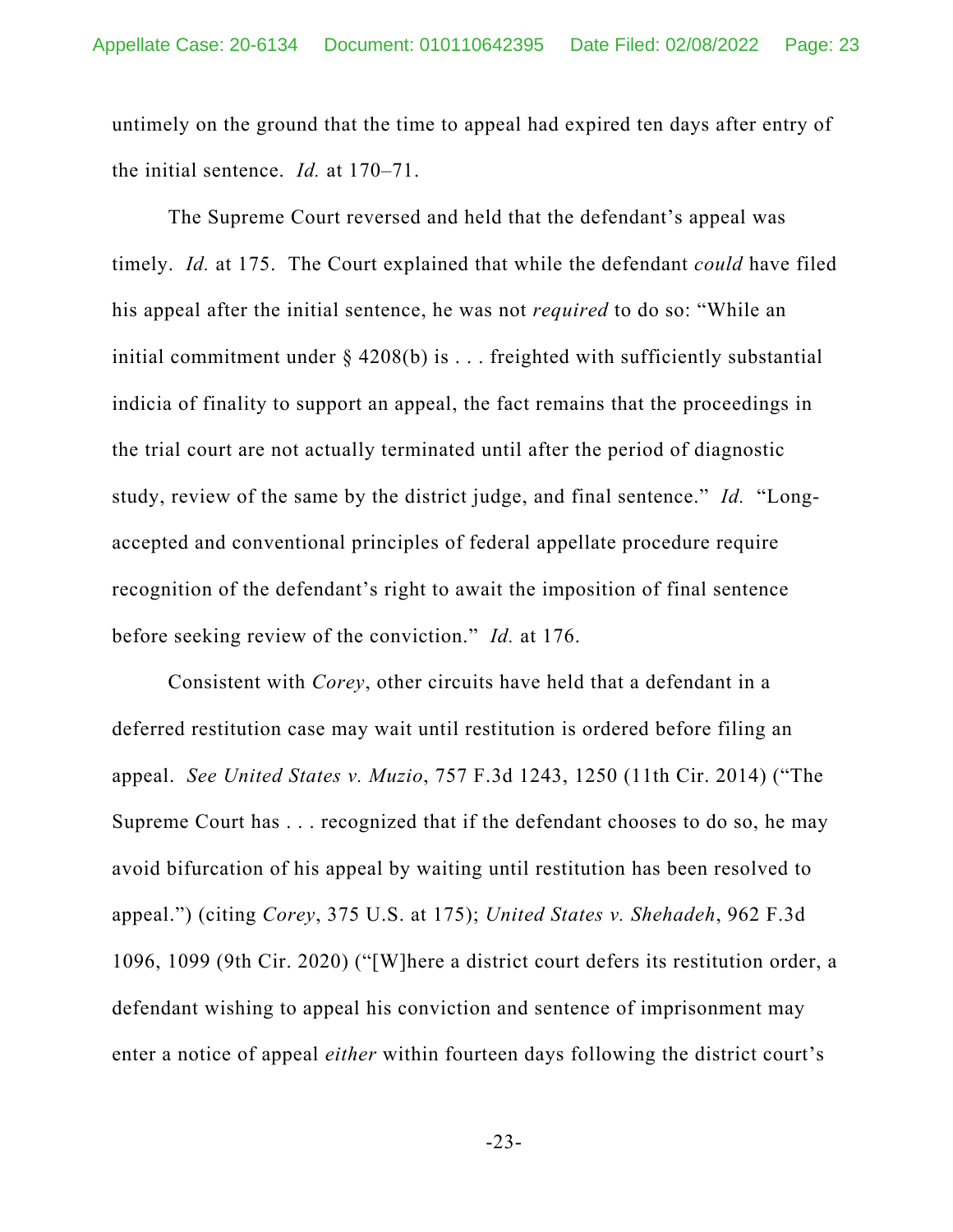entry of the custodial sentence, *or* within fourteen days of the entry of the amended judgment.").

Our own precedent supports this conclusion. In *United States v. Paup*, 933 F.3d 1226 (10th Cir. 2019), we held that "a defendant sentenced to imprisonment *need not* wait until restitution is finally resolved . . . before being allowed to challenge her conviction and sentence on appeal." *Id.* at 1230 (emphasis added). This language implies that a defendant may wait to appeal his conviction and initial sentence until after restitution is ordered. This makes sense. A defendant may want to challenge a custodial sentence as soon as possible, even if collateral matters are yet to be resolved.<sup>13</sup>

We thus conclude that in a deferred restitution case a defendant may file his appeal of his conviction and sentence within 14 days of either (1) the entry of the initial judgment or (2) the entry of the amended judgment containing the restitution amount.14 *See* Fed. R. App. P. 4(b)(1)(A)(i); *Paup*, 933 F.3d at 1230.

<sup>13</sup> Our conclusion promotes judicial economy. *See Shehadeh*, 962 F.3d at 1100 n.2 ("The government's proposed rule would require a defendant to appeal twice: first, immediately after the custodial sentence is imposed, and then again after the amount of restitution is determined. This rule would be inefficient, and it is required neither by *Manrique* nor by the Federal Rules of Appellate Procedure.").

<sup>&</sup>lt;sup>14</sup> To be clear, a remand for resentencing does not reopen the door for a defendant to appeal aspects of his conviction or sentence not previously appealed. *See United States v. Mendes*, 912 F.2d 434, 437 (10th Cir. 1990) ("The grant of remand on appeal does not reopen the order appealed from[.]"). Nor does resentencing following a probation violation resurrect time-barred challenges to a conviction or sentence. *See Prendergast v. Clements*, 699 F.3d 1182, 1187 (10th Cir. 2012).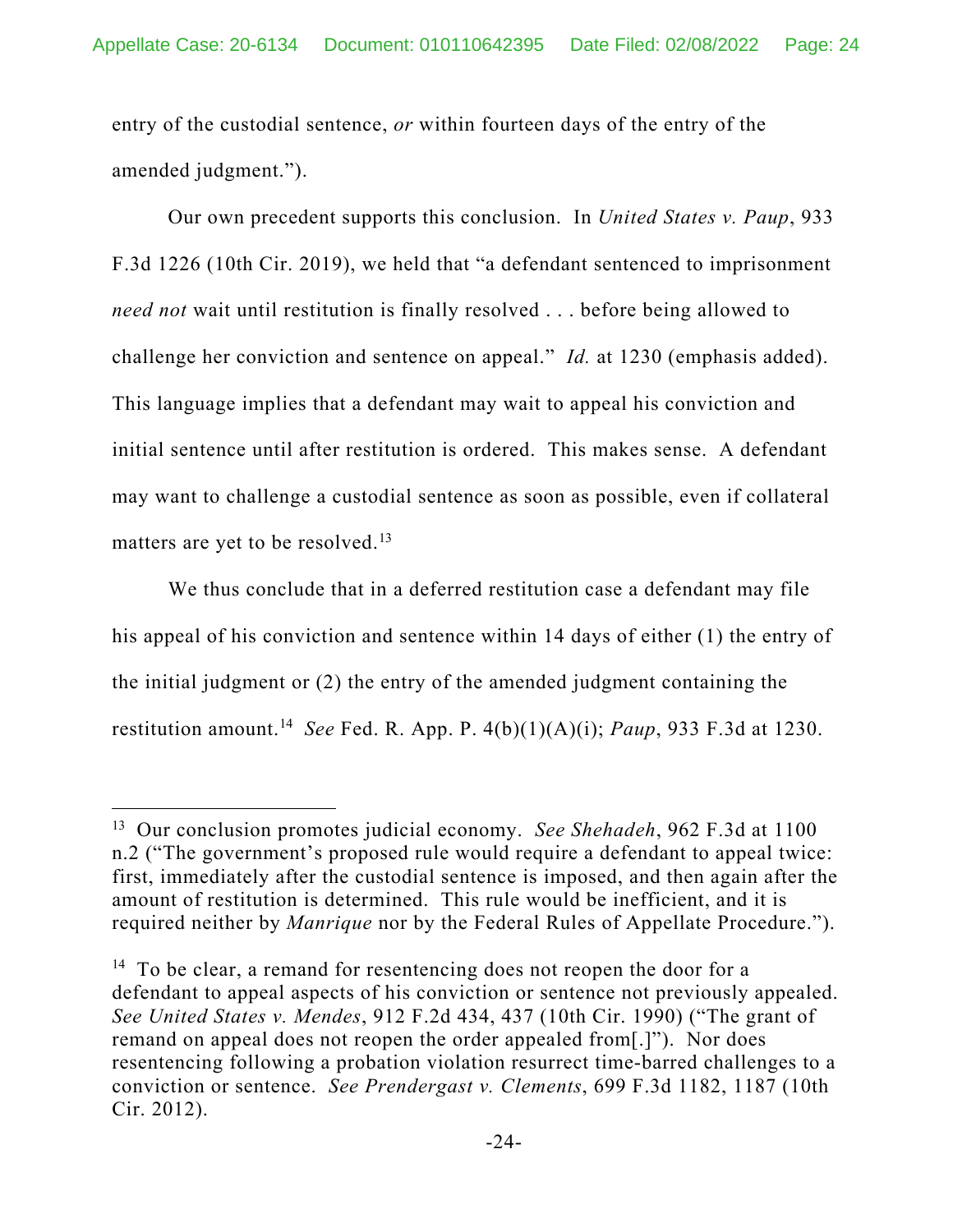We note in closing that such a rule reinforces our conclusion that

Anthony's judgment of conviction has yet to become final. Because a defendant can wait until after the entry of a restitution order to appeal his initial sentence, it would be incongruent to hold that the judgment of conviction becomes final prior the determination of restitution. If a defendant's judgment of conviction became final for AEDPA purposes after the initial judgment but the defendant did not have to appeal until after restitution is ordered, there is a possibility that the defendant's one-year period of limitations would run before the defendant ever had a chance to directly appeal his conviction and initial sentence (*e.g.*, if the district court deferred imposing restitution until a year or more after the initial sentence was entered).<sup>15</sup> This would be contrary to  $\S$  2255 and the overall AEDPA scheme, which require the completion of the direct review before collateral attack. *See Burton*, 549 U.S. at 156–57 (AEDPA limitations period "did not begin until both his conviction *and* sentence 'became final by the

<sup>15</sup> The district court cited the Ninth Circuit's decision in *United States v. Gilbert*, 807 F.3d 1197, 1201 (9th Cir. 2015), as support for the proposition that restitution proceedings do not extend the § 2255 limitations period. *See* R., Vol. 6 at 58. In *Gilbert*, the Ninth Circuit held that "when a judgment imposes a sentence but leaves the amount of restitution to be determined, the one-year statute of limitations to file a § 2255 motion does not restart when the specific amount of restitution is later entered." *Id.* at 1201. We disagree with the Ninth Circuit's conclusion and side with the Second Circuit. *See Gonzalez*, 792 F.3d at 233–34. If a defendant can wait until after restitution is ordered to file his direct appeal, then it does not make sense that a defendant's § 2255 clock would start before a final restitution amount is determined, as *Gilbert* holds. The Ninth Circuit's more recent decision in *Shehadeh* highlights this tension. It holds that a defendant can wait until after the restitution order is entered to appeal his conviction and sentence. *See Shehadeh*, 962 F.3d at 1099.